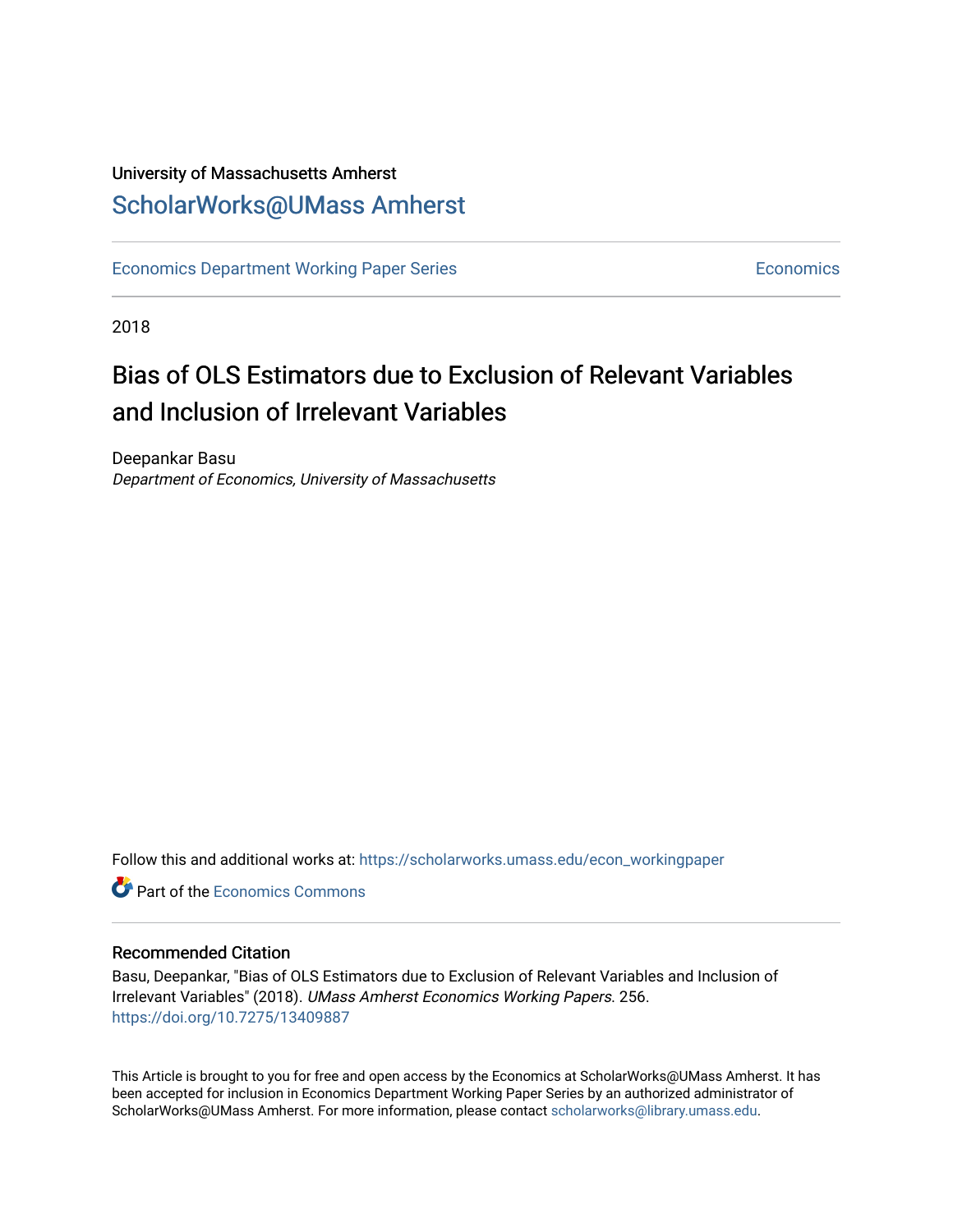# Bias of OLS Estimators due to Exclusion of Relevant Variables and Inclusion of Irrelevant Variables

Deepankar Basu<sup>∗</sup>

December 1, 2018

#### Abstract

In this paper I discuss three issues related to bias of OLS estimators in a general multivariate setting. First, I discuss the bias that arises from omitting relevant variables. I offer a geometric interpretation of such bias and derive sufficient conditions in terms of sign restrictions that allows us to determine the direction of bias. Second, I show that inclusion of some omitted variables will not necessarily reduce the magnitude of OVB as long as some others remain omitted. Third, I show that inclusion of irrelevant variables in a model with omitted variables can also have an impact on the bias of OLS estimators. I use the running example of a simple wage regression to illustrate my arguments.

JEL Codes: C20 Keywords: omitted variable; irrelevant variables; ordinary least squares; bias.

# 1 Introduction

This paper studies three issues related to the problem of bias of ordinary least squares (OLS) estimators that arise from errors of exclusion (of relevant variables) and inclusion (of irrelevant variables). The first issue relates to the possibility of determining the direction of omitted variable bias (OVB) in a general multivariate setting - a longstanding issue in econometrics; the second issue relates to the possibility of reducing bias of OLS estimators with the inclusion of *some* of the variables that were excluded in the first place; and the third issue relates to the possible interaction between the errors of exclusion and inclusion in determining the bias of OLS estimators. Since OLS estimation remains a work horse of applied econometrics research, the issues discussed in this paper will be of interest to a wide range of researchers in the social sciences, including in economics, sociology, political science.

<sup>∗</sup>Department of Economics, University of Massachusetts, 310 Crotty Hall, Amherst, MA 01003, email: dbasu@econs.umass.edu. I would like to thank Michael Ash and Junshang Liang for comments and suggestions. This paper supersedes Basu (2018).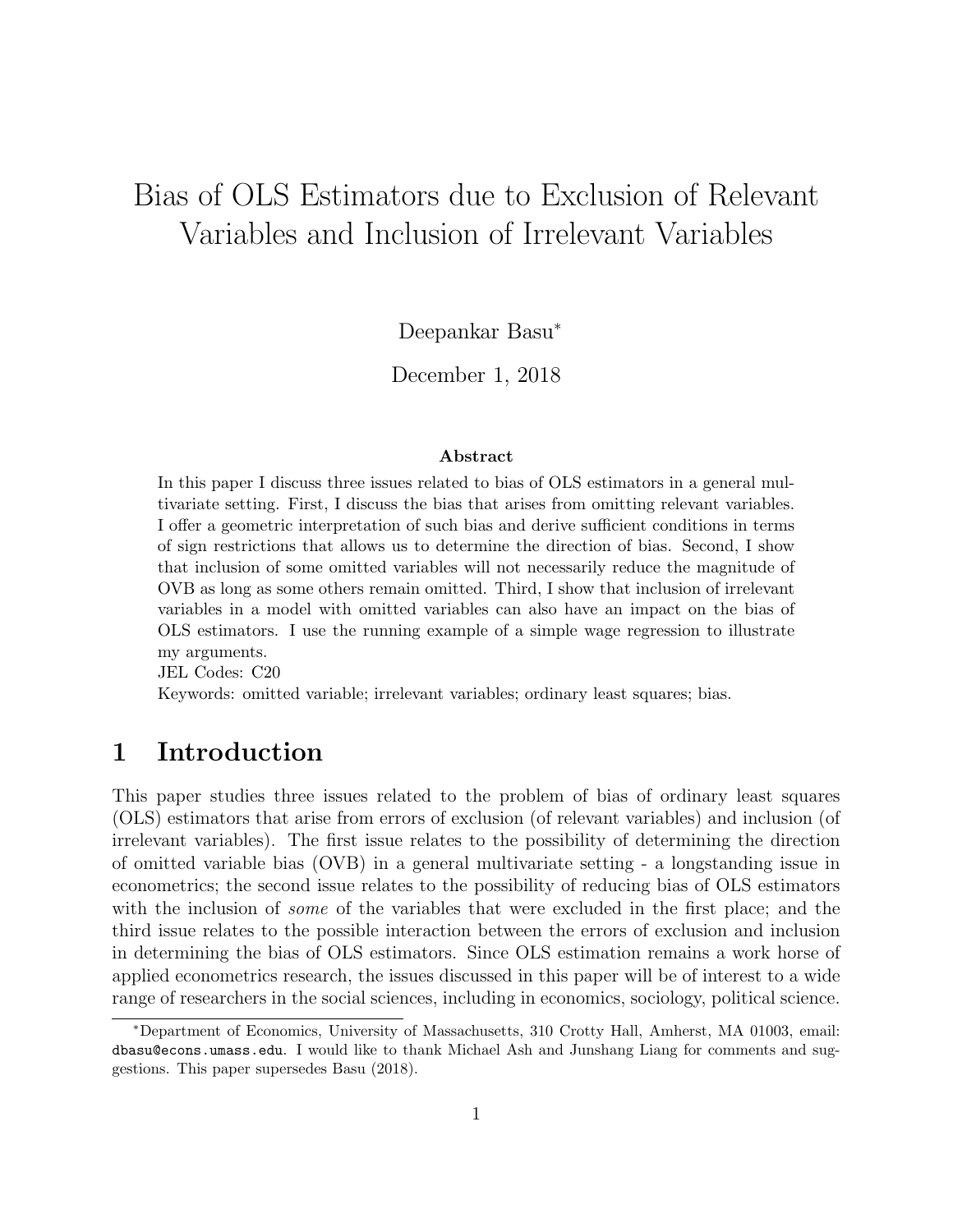Let me introduce the first issue by considering a simple population regression function,

$$
y = \beta_0 + \beta_1 x + \gamma_1 z + u,\tag{1}
$$

where the expected value of u conditional on x and z, is zero, i.e.  $\mathbb{E}(u|x, z) = 0$ . Suppose a researcher does not have data on the variable z and ends up estimating the following model,

$$
y = \alpha_0 + \alpha_1 x + v,
$$

with OLS. Since the omitted variable, z, might be correlated with the included regressor, x, leaving it out of the estimated model induces correlation between the error term and the regressor. This makes the OLS estimator of the parameters biased. Moreover, conditional on x and z, the bias of OLS estimator of the slope parameter,  $\beta_1$ , is given by

$$
\mathbb{E}\left(\hat{\alpha}_1\right) - \beta_1 = \left(\frac{\hat{\sigma}_z}{\hat{\sigma}_x}\right)\hat{\rho}_{x,z}\gamma_1,\tag{2}
$$

where  $\hat{\rho}_{x,z}$  is the sample correlation coefficient between the omitted and included regressor, and  $\hat{\sigma}_z$  and  $\hat{\sigma}_x$  are sample standard deviations of z and x, respectively. It is often of interest to ascertain the direction of bias, even though the magnitude cannot be, in general, determined. Since  $\hat{\sigma}_z$  and  $\hat{\sigma}_x$  are always positive, it is possible, in this case, to determine the direction of bias only using information on the signs of  $\gamma_1$  and  $\hat{\rho}_{x,z}$ : if both are of the same sign, the bias is positive; if both are of opposite signs, the bias is negative.

Let me introduce the second issue by considering a slight extension of the above framework and consider the following population regression function,

$$
y = \beta_0 + \beta_1 x + \gamma_1 z_1 + \gamma_2 z_2 + u,\tag{3}
$$

where  $\mathbb{E}(u|x, z_1, z_2) = 0$ . In the context of this model, let us define a estimated "short" regression" model as

$$
y = \alpha_0 + \alpha_1 x + v,
$$

where both the variables  $z_1$  and  $z_2$  have been omitted, and an estimated "long regression" model as

$$
y = \delta_0 + \delta_1 x + \delta_2 z_1 + w,
$$

where only  $z_2$  has been omitted.

Let  $\hat{\alpha}_1$  and  $\delta_1$  denote the OLS estimators of the coefficient on x in the short and long regressions, respectively. Since  $x, z_1$  and  $z_2$  are likely to be correlated, both the estimated short and long regression models give biased OLS estimators of the parameters in the population regression function - because in both cases, the error term is likely to be correlated with the included regressors. Thus, both  $\hat{\alpha}_1$  and  $\hat{\delta}_1$  are biased estimators of  $\beta_1$ , the coefficient of x in the population regression function. Moreover, conditional on  $x, z_1, z_2$ , expressions for the bias are as follows:

$$
\mathbb{E}\left(\hat{\alpha}_{1}\right) - \beta_{1} = \left(\frac{\hat{\sigma}_{z_{1}}}{\hat{\sigma}_{x}}\right)\hat{\rho}_{x,z_{1}}\gamma_{1} + \left(\frac{\hat{\sigma}_{z_{2}}}{\hat{\sigma}_{x}}\right)\hat{\rho}_{x,z_{2}}\gamma_{2}
$$
\n(4)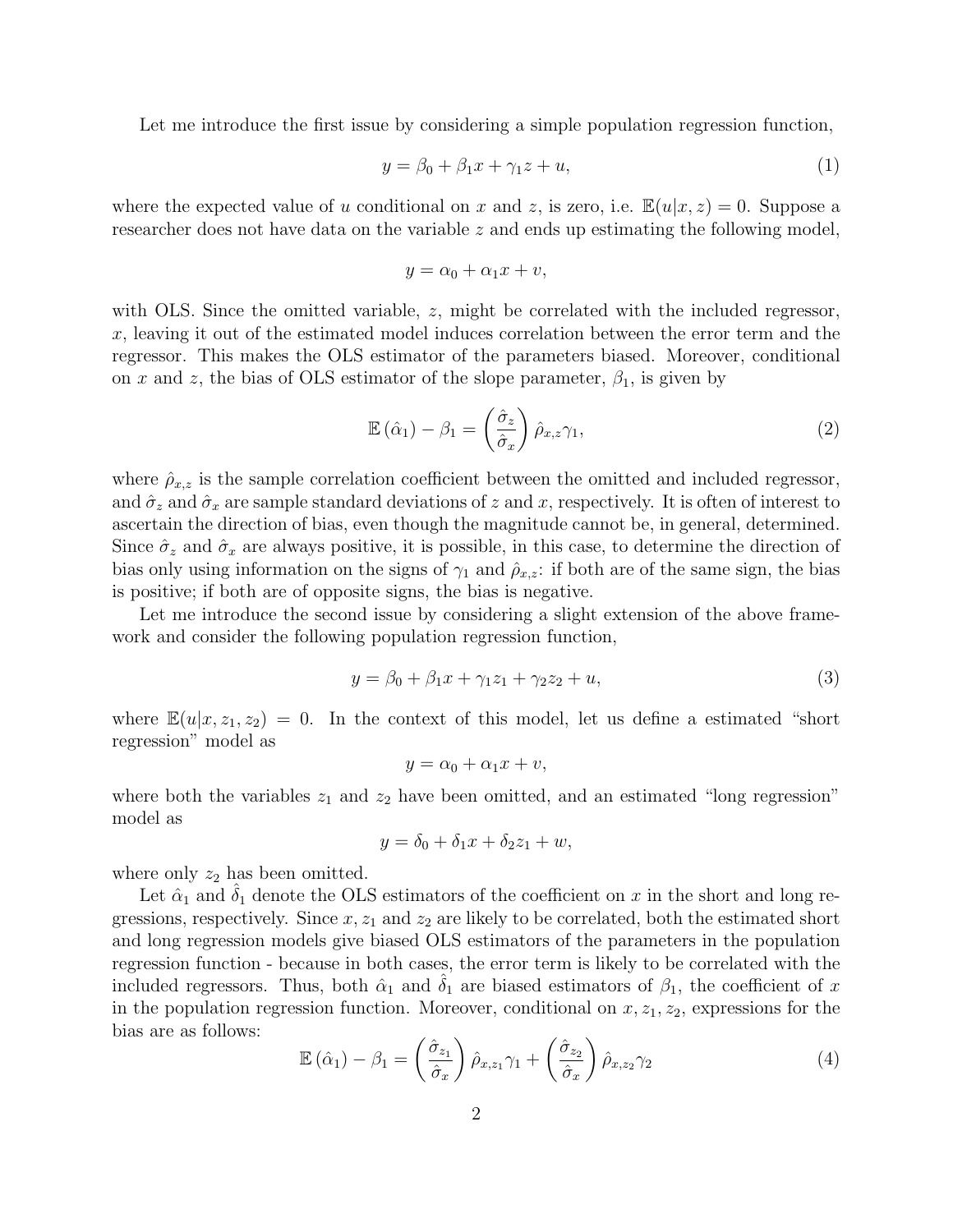where  $\hat{\rho}_{x,z_1}$  is the sample correlation coefficient between x and  $z_1$ ,  $\hat{\rho}_{x,z_2}$  is the sample correlation coefficient between x and  $z_2$ ,  $\hat{\sigma}_x$ ,  $\hat{\sigma}_{z_1}$  and  $\hat{\sigma}_{z_2}$  are sample standard deviations of  $x, z_1$ and  $z_2$ , respectively; and

$$
\mathbb{E}\left(\hat{\delta}_1\right) - \beta_1 = \left(\frac{\hat{\sigma}_{z_2}}{\hat{\sigma}_x}\right)\hat{\rho}_{x,z_2}\gamma_2 + \left(\frac{\hat{\sigma}_{z_1}}{\hat{\sigma}_x}\right)\left(\frac{\hat{\sigma}_{z_2}}{\hat{\sigma}_\hat{v}}\right)\hat{\rho}_{x,z_1}\hat{\rho}_{\hat{v},z_2}\gamma_2\tag{5}
$$

where  $\hat{\rho}_{x,z_2}$  and  $\hat{\rho}_{\hat{v},z_2}$  are the sample correlation coefficients, respectively, between  $z_2$  and  $x$ , and  $z_2$  and  $\hat{v}$ , where the latter are the (negative of) the residuals from an auxiliary regression of  $z_1$  on x, and  $\hat{\sigma}_{\hat{v}}$  denotes the sample standard deviation of  $\hat{v}$ .

To introduce the third issue, let me return to the population regression function in (1),

$$
y = \beta_0 + \beta_1 x + \gamma_1 z + u,
$$

and consider the case where the estimated model is given by

$$
y = \alpha_0 + \alpha_1 x + \alpha_2 w + v.
$$

In this case, the estimated model is doubly misspecified: it excludes the relevant variable, z, and includes an irrelevant variable,  $w<sup>1</sup>$ . We assume that the error term in the population regression function satisfies the following condition:

$$
\mathbb{E}(u|x,z,w) = 0.
$$

If the doubly misspecified model is estimated with OLS, then all the parameters will be estimated with bias. In fact, letting  $\hat{\alpha}_1$  denote the OLS estimator of  $\alpha_1$ , a little algebra allows us to pin down the bias as,

$$
\mathbb{E}\left(\hat{\alpha}_{1}\right) - \beta_{1} = \left(\frac{\hat{\sigma}_{z}}{\hat{\sigma}_{x}}\right)\hat{\rho}_{x,z}\gamma_{1} + \hat{\rho}_{x,w}\left(\frac{\hat{\sigma}_{w}}{\hat{\sigma}_{x}}\right)\hat{\rho}_{z,w^{x}}\left(\frac{\hat{\sigma}_{z}}{\hat{\sigma}_{w^{x}}}\right)\gamma_{1},\tag{6}
$$

where  $w^x$  denotes the residuals that come from the regression of w on x,  $\hat{\rho}_{z,w^x}$  denotes the sample correlation coefficient of  $z$  and  $w^x$ , and other symbols have their usual interpretation.

In moving from the simplest case with one omitted variable to even slightly more complex cases, we get a preview of three important results. First, a comparison of (2) and (4) shows that it is no longer possible to determine even the direction of OVB on the basis of the signs of parameters only when we have more than one omitted variable. This is because, as we see from (4), the bias of the OLS estimator,

$$
\left(\frac{\hat{\sigma}_{z_1}}{\hat{\sigma}_x}\right)\hat{\rho}_{x,z_1}\gamma_1 + \left(\frac{\hat{\sigma}_{z_2}}{\hat{\sigma}_x}\right)\hat{\rho}_{x,z_2}\gamma_2,
$$

is the sum of two terms, each of which can be of any sign. One can immediately generalize this to see that, in a multivariate case, it is no longer possible to unambiguously determine

<sup>&</sup>lt;sup>1</sup>A variable is considered irrelevant if it does not appear in the population regression function, i.e. its coefficient in the population regression function (the true model) is zero.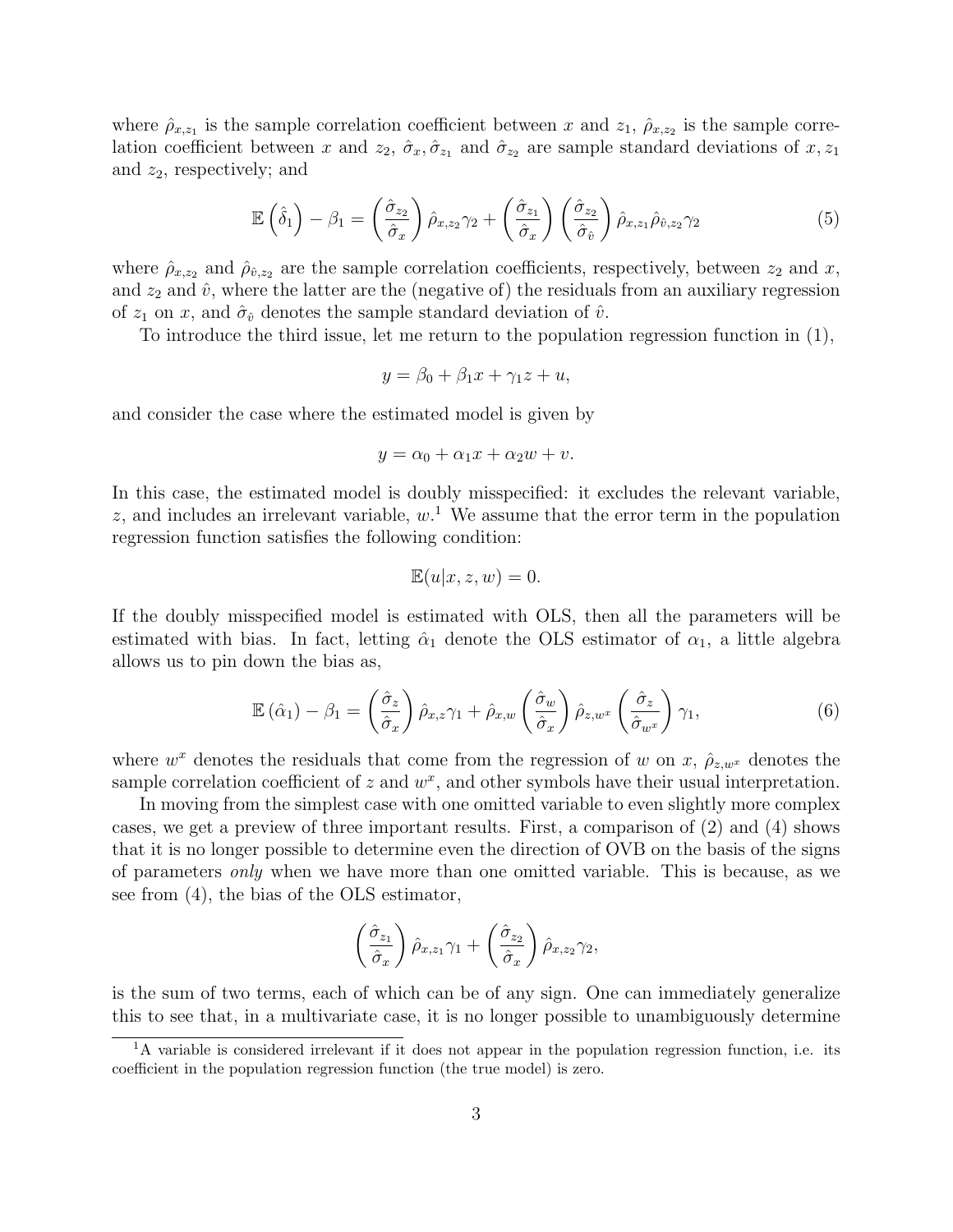the direction of OVB on the basis of signs of parameters only, as has been known for long (Forbes, 2000; Greene, 2012). An interesting question, and one that is investigated in this paper, is if we can determine the direction of the OVB in some special cases on the basis of signs of parameters only.

Second, a comparison of (4) and (5) shows that it is no longer possible to ensure bias reduction by the inclusion of an omitted variable when some others remain omitted. This is because, using  $(4)$  and  $(5)$ , we get

$$
\mathbb{E}\left(\hat{\delta}_1\right) - \beta_1 = \left[\mathbb{E}\left(\hat{\alpha}_1\right) - \beta_1\right] + \left(\frac{\hat{\sigma}_{z_1}}{\hat{\sigma}_x}\right)\hat{\rho}_{x,z_1}\gamma_1 - \left(\frac{\hat{\sigma}_{z_1}}{\hat{\sigma}_x}\right)\left(\frac{\hat{\sigma}_{z_2}}{\hat{\sigma}_{\hat{v}}}\right)\hat{\rho}_{x,z_1}\hat{\rho}_{\hat{v},z_2}\gamma_2,
$$

so that the bias in the long regression,  $\mathbb{E}(\hat{\delta}_1) - \beta_1$ , can be larger or smaller than the bias in the short regression,  $\mathbb{E}(\hat{\alpha}_1) - \beta_1$ .

This result goes against the common perception that including omitted variables will always lead to a reduction in bias and arises from the fact that both the short and long regressions are mis-specified. In textbook treatments, bias is reduced because the long regression includes all the omitted variables. But if, as seems quite realistic, the long regression also suffers from the problem of omitted variables, then it is no longer possible to ensure bias reduction unambiguously by inclusion of omitted variables. One can easily generalize this to see that, in a multivariate setting, inclusion of omitted variables will not necessarily lead to a reduction in OVB if some variables remain omitted, a result that has been highlighted in recent work (Clarke, 2005; Luca et al., 2018).<sup>2</sup>

Third, a comparison of (2) and (6) shows that the bias in the doubly misspecified model, where a relevant variable is omitted and an irrelevant variable is included, is the sum of the omitted variable bias - which is the first term in (6) - and an additional term that comes due to the inclusion of the irrelevant variable - which is the second term in (6). Thus, in the doubly misspecified model, the overall bias of OLS estimators can be decomposed into two terms, the first being the direct effect of the omitted variable, and the second being the indirect effect of the omitted variable, the latter working its way through the irrelevant variable.

This is a novel result and goes against the common perception that inclusion of irrelevant variables has no impact on the bias of OLS estimators (Greene, 2012, pp. 58).<sup>3</sup> This, perhaps surprising, result comes from the fact that the model suffers from both problems at the same time - omitting a relevant variable and including an irrelevant variable. The presence of an omitted variable interacts with the correlation between the irrelevant and included regressor - which is also mediated by the correlation between the omitted variable and the part of the irrelevant variable that is not explained by the included regressor - to contribute an additional term to the overall bias. Of course, one can see the standard result, that inclusion of irrelevant variables have no effect on bias, as a special case of this more general framework. If the estimated model does not suffer from the problem of omitted variable problems, which

<sup>2</sup> I would like to thank Weikai Chen for pointing me to this literature.

<sup>3</sup> In the standard analysis, inclusion of irrelevant variables does have an implication on the second moment of the OLS estimator: it increases the variance of the OLS estimator (Fomby, 1981; Greene, 2012).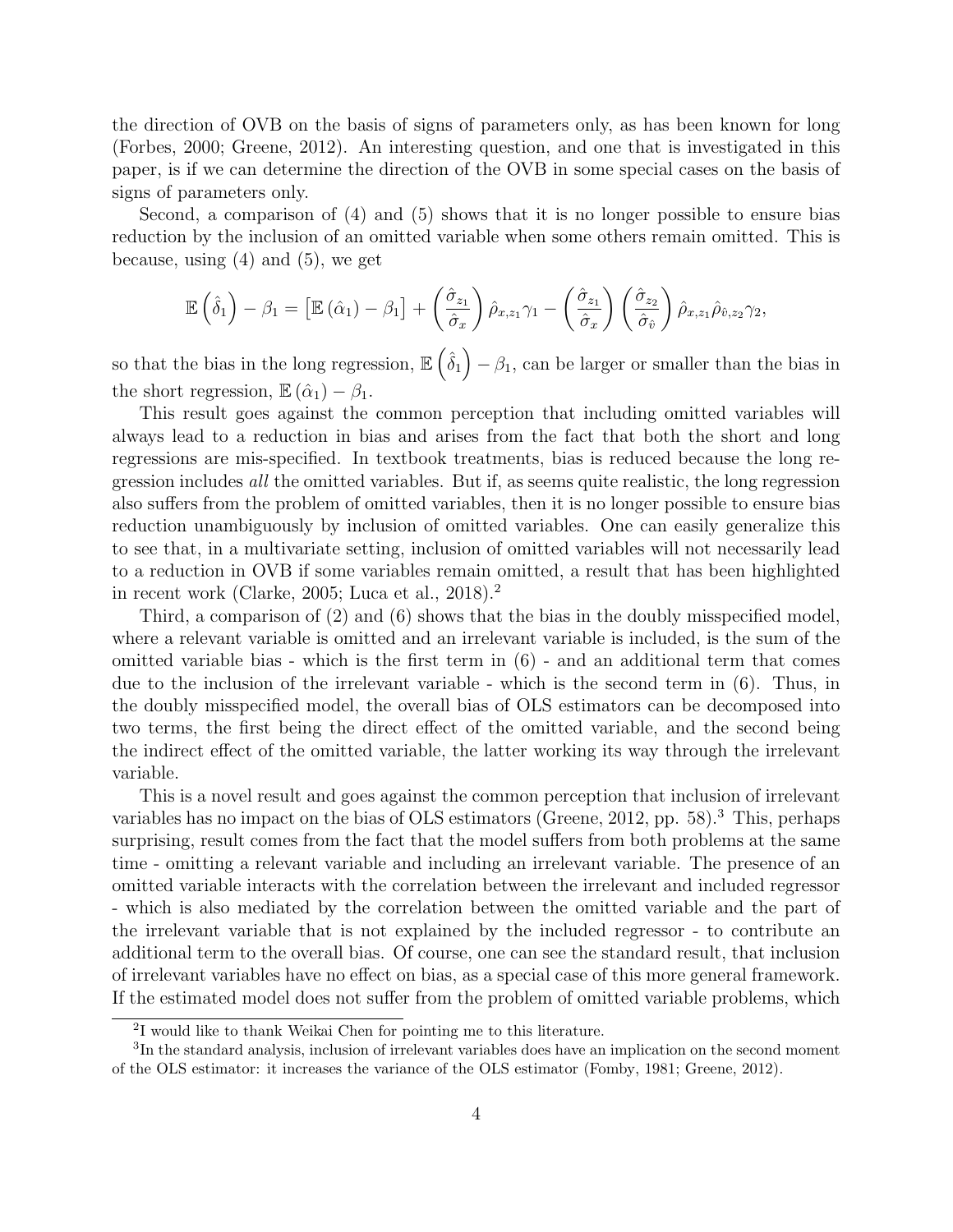can be captured by positing that  $\gamma_1 = 0$ , then the inclusion of irrelevant variables will not have any impact on the bias.<sup>4</sup>

This paper pursues these three ideas related to bias of OLS estimators arising from errors of exclusion and inclusion in a multivariate context. The first contribution of the paper is to offer a simple geometric interpretation of the OVB in a general setting, with many included and omitted regressors. This helps us derive a set of sufficient conditions in terms of sign restrictions on partial effects that allow us to unambiguously determine the direction of OVB. I show that these conditions are natural multivariate generalizations of the simplest univariate case. I illustrate my argument with a canonical wage regression. The second contribution of the paper is to reiterate the negative result in Clarke (2005) and Luca et al.  $(2018)$  that inclusion of omitted variables will not always lead to a reduction in OVB.<sup>5</sup> In fact, I emphasize that we are not even able to derive sufficient conditions for bias reduction using sign restrictions. The third, and novel, contribution of the paper is to show that the inclusion of irrelevant variables can have an impact on the bias if the estimated model also suffers from the problem of omitted variables. While we cannot determine the direction of the impact in general, I derive sufficient conditions using sign restrictions that allow us to make assertions about the direction of the impact. I illustrate the arguments in the paper with a running example of a simple wage regression.

The rest of the paper is organized as follows: in section 2, I provide a general result on bias coming from omitting relevant variables and from including irrelevant variables in a multivariate context; in section 3, I offer a geometric interpretation and derive sufficient conditions using sign restrictions that allow us to unambiguously determine the direction of OVB; in section 4, I reiterate the fact that, in general, we cannot unambiguously ensure reduction in bias with inclusion of excluded variables if some variables remain omitted; in section 5, I discuss the doubly misspecified model and decompose the overall bias of OLS estimators into a component coming from omitting relevant variables and another coming from including irrelevant variables. I conclude in the final section by drawing some conclusions of the analysis in this paper. Proofs of propositions are collected together in Appendix A, and in Appendix B, I give some examples of the use of direction-of-bias arguments from the applied economics literature of the past several decades.

# 2 Omitted Variable Bias in a General Setting

To fix ideas, let the population regression function of interest be denoted as

$$
y = X\beta + Z_1\gamma_1 + Z_2\gamma_2 + u \tag{7}
$$

where **y** is a  $N \times 1$  vector representing the dependent variable, **X**, **Z<sub>1</sub>** and **Z<sub>2</sub>** denote  $(N \times J)$ ,  $(N \times K)$  and  $(N \times L)$  matrices, respectively, of regressors,  $\beta$ ,  $\gamma_1$  and  $\gamma_2$  denote  $(J \times 1)$ ,

<sup>&</sup>lt;sup>4</sup>I would like to thank Michael Ash for suggesting this idea for investigation.

<sup>&</sup>lt;sup>5</sup>In certain special cases, it is possible to derive explicit expressions for the OVB even in the multivariate case (Clarke, 2019).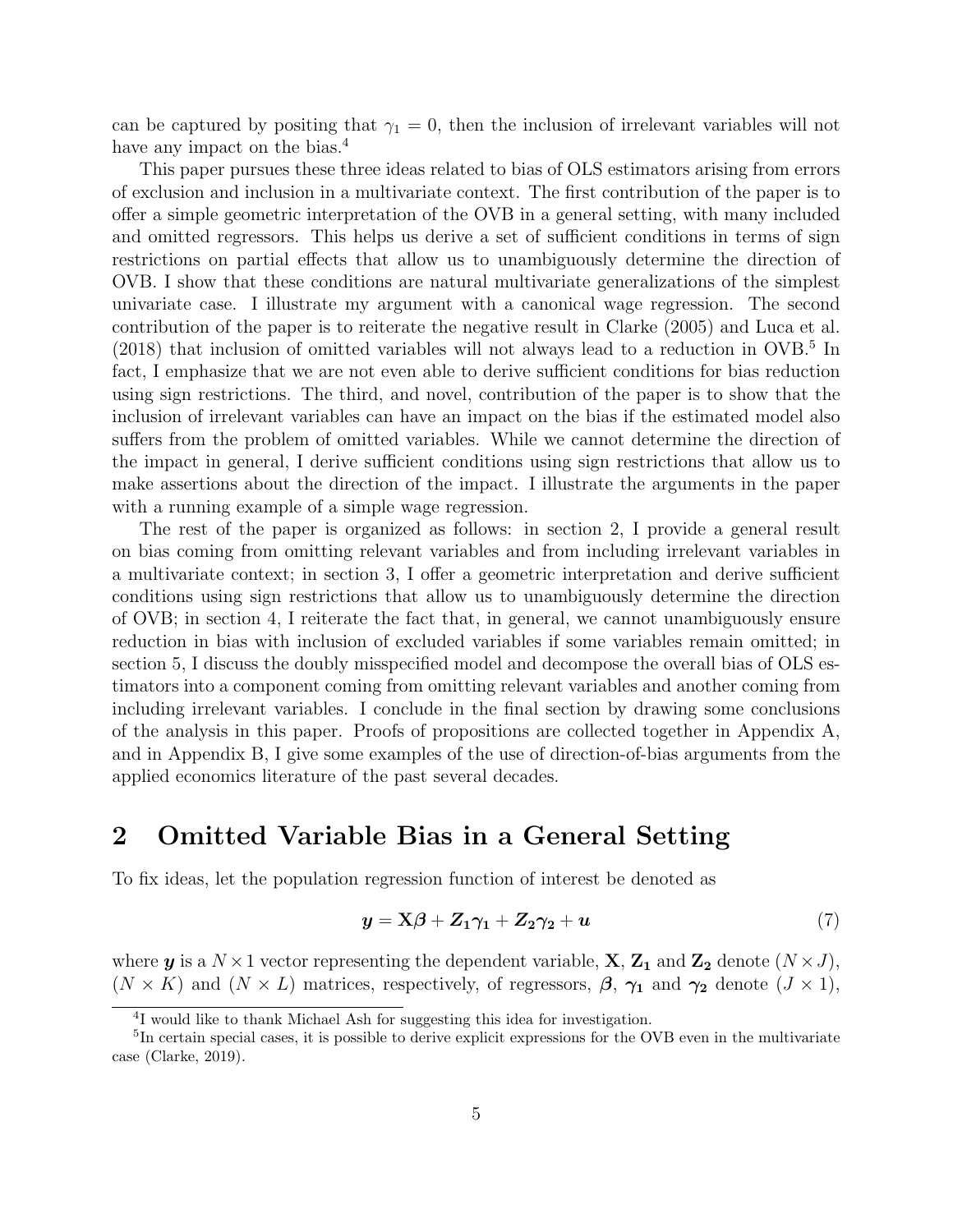$(K \times 1)$  and  $(L \times 1)$  denote vectors of population regression coefficients, and u is the  $N \times 1$ vector of errors which satisfy

$$
\mathbb{E}\left[u|X,Z_1,Z_2\right]=0.\tag{8}
$$

If we collect  $\mathbf{Z}_1$  and  $\mathbf{Z}_2$  into the  $N \times M$  matrix  $\mathbf{Z} = [\mathbf{Z}_1 \quad \mathbf{Z}_2]$ , where  $M = K + L$ , and similarly collect together  $\gamma_1$  and  $\gamma_2$  into the  $M \times 1$  vector of coefficients  $\gamma = (\gamma_1')$  $\frac{1}{1}$   $\gamma_2'$  $\binom{1}{2}$ , then we can also write the population regression function as

$$
\mathbf{y} = \mathbf{X}\boldsymbol{\beta} + \mathbf{Z}\boldsymbol{\gamma} + \mathbf{u}.\tag{9}
$$

We would like to compare two scenarios. In the first scenario, the researcher is not able to include  $\mathbb{Z}_1$  and  $\mathbb{Z}_2$  in the estimated model. Let us call this the "short" regression model:

$$
\mathbf{y} = \mathbf{X}\tilde{\boldsymbol{\beta}} + \mathbf{v}_{\mathbf{S}}.\tag{10}
$$

In the second scenario, the researcher is able to include,  $\mathbb{Z}_1$ , in the estimated regression, but is not able to include the regressors,  $\mathbb{Z}_2$ . Let us call this the "long" regression model:

$$
\mathbf{y} = \mathbf{X}\tilde{\tilde{\beta}} + \mathbf{Z}_1\boldsymbol{\gamma}_1 + \boldsymbol{v}_L.
$$
 (11)

 $\Box$ 

Let us call the OLS estimator of  $\tilde{\beta}$  in (10) as  $\hat{\beta}_S$ , and the OLS estimator of  $\tilde{\tilde{\beta}}$  in (11) as  $\hat{\beta}_L$ , and note that both are likely to be biased estimators of  $\beta$  because of the possible correlation between  $X, Z_1$  and  $Z_2$ .<sup>6</sup>

We would like to address two questions related to the bias of OLS estimators that arise due the error of excluding relevant variables from the estimated model. First, what is the omitted variable bias of an included regressor in the short regression when it is estimated with OLS, i.e. what is the OVB of  $\hat{\beta}_{\mathcal{S}}$ ? Can we derive sufficient conditions using only signs of parameters to determine the direction of the OVB? Second, can we compare the omitted variable bias of an included regressor between the short and long regressions, when both are estimated with OLS, i.e. can we compare the OVB of  $\beta_s$  and  $\beta_L$ ? The following proposition gives a set of results to answer these two questions.

**Proposition 1.** Conditional on the regressors  $X, Z$ , the omitted variable bias in  $\hat{\beta}_S$  is given by

$$
\mathbb{E}\left(\hat{\beta}_S\right) - \beta = \left(X'X\right)^{-1}X'Z\gamma = \left(X'X\right)^{-1}X'Z_1\gamma_1 + \left(X'X\right)^{-1}X'Z_2\gamma_2 \tag{12}
$$

and the omitted variable bias in  $\beta_L$  is given by

$$
\mathbb{E}\hat{\beta}_L - \beta = (X'X)^{-1}X'Z_2\gamma_2 + (X'X)^{-1}X'Z_1 (Z'_{1X}Z_{1X})^{-1}Z'_{1X}Z_2\gamma_2.
$$
 (13)

where

$$
Z_{1X}=-M_XZ_1\equiv \left[ X(X'X)^{-1} X'-I\right]Z_1.
$$

is the  $N \times K$  matrix of the (negative of) the residuals from auxiliary regressions of the columns of  $\mathbf{Z}_1$  on  $\mathbf{X}$ , and  $\mathbf{M}_{\mathbf{X}}$  is the 'residual maker' matrix that is symmetric and idempotent.<sup>7</sup>

Proof. A proof is available in the appendix.

<sup>&</sup>lt;sup>6</sup>I assume the standard full-rank conditions - which rule out perfect collinearity among the regressors that are necessary to ensure the existence of the OLS estimators.

<sup>&</sup>lt;sup>7</sup>Since  $M_X$  is symmetric and idempotent, and is not the identity matrix, it is noninvertible.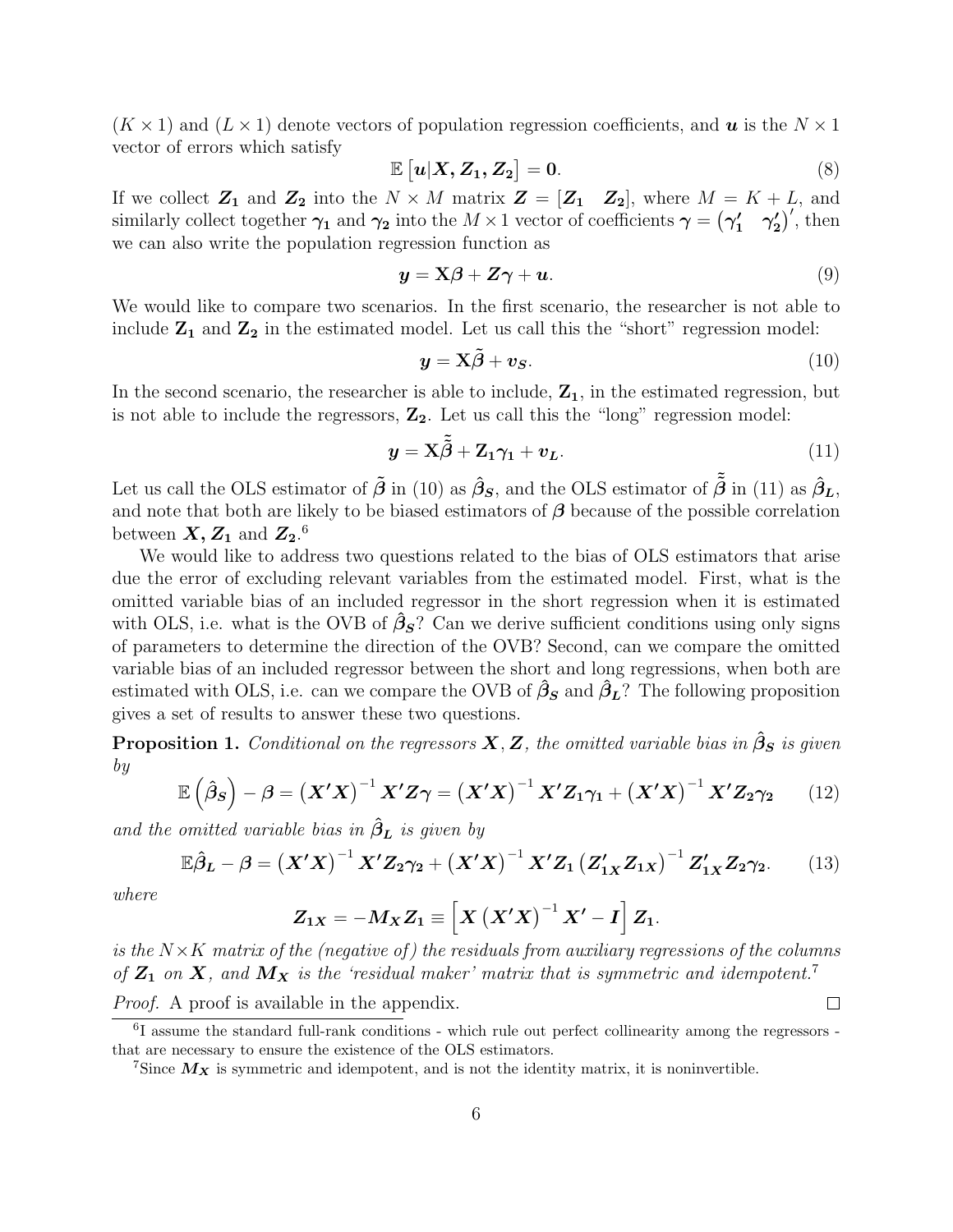# 3 OVB in the Short Regression

Let us begin with an investigation of the first question related to the problem of excluding relevant variables from an estimated model: what is the OVB of  $\beta_s$ ? Inspecting the expression for the omitted variable bias in the short regression, we get the familiar formula for the OVB (Wooldridge, 2002; Angrist and Pischke, 2009; Greene, 2012), as

$$
\mathbb{E}\left(\hat{\beta}_S\right) - \beta = \left(X'X\right)^{-1} X' Z \gamma = \hat{\delta} \gamma. \tag{14}
$$

To interpret this formula for OVB, let  $\hat{\boldsymbol{\delta}}^m$  denote the m-th column of the  $J \times M$  matrix  $\hat{\boldsymbol{\delta}}$ . For  $m = 1, 2, ..., M$ , let  $\delta_m$  denote the coefficient vector in the auxiliary regression of the m-th omitted variable,  $z^m$ , on the whole set of included regressors in the short regression, i.e.

$$
z^m = X\delta^m + v_m,\tag{15}
$$

so that the OLS estimator of  $\delta_m$  is given by

$$
\boldsymbol{\hat{\delta}}^m=\left(\mathbf{X}'\mathbf{X}\right)^{-1}\boldsymbol{X}'\boldsymbol{z}^m
$$

and stacking  $\hat{\boldsymbol{\delta}}^m$  column-wise gives  $\hat{\boldsymbol{\delta}}$ . Hence,

$$
\mathbb{E}\left(\hat{\beta}_S\right) - \beta = \hat{\delta}^1 \gamma_1 + \hat{\delta}^2 \gamma_2 + \dots + \hat{\delta}^{M-1} \gamma_{M-1} + \hat{\delta}^M \gamma_M, \tag{16}
$$

where  $\gamma_m$  is the m-th element of the M-vector  $\gamma$ . This shows that the OVB of the j-th included regressor in the short regression, which is the  $j$ -th element of the vector in (16), is given by  $\lambda$ 

$$
OVB_j \equiv \mathbb{E}\left(\hat{\beta}_j\right) - \beta_j = \gamma_1 \hat{\delta}_{1j} + \gamma_2 \hat{\delta}_{2j} + \dots + \gamma_M \hat{\delta}_{Mj} = \sum_{m=1}^{M} \gamma_m \hat{\delta}_{mj} \tag{17}
$$

where  $\hat{\delta}_{mj}$  is the j-th element of the coefficient vector  $\hat{\delta}_m$  in (15), with  $j = 1, 2, \ldots, J$  and  $m = 1, 2, \ldots, M$ . Since this is a sum of M terms, each of which can be of any sign, we cannot determine the direction of OVB in general. But there are some configurations of partial effects that allow us to determine the direction of the OVB unambiguously just by knowing the sign of the partial effects. To see this, let  $\hat{\delta}^j = \begin{pmatrix} \hat{\delta}_{1j} & \hat{\delta}_{2j} & \cdots & \hat{\delta}_{Mj} \end{pmatrix}$  denote the j-th row of the  $J \times M$  matrix,  $\hat{\delta}$ . Since  $\gamma$  is a  $M \times 1$  vector, the expression for the omitted variable bias in (17) is the inner product of the two vectors,  $\hat{\delta}^j$  and  $\gamma$ . Hence,

$$
OVB_j = \hat{\delta}^j \cdot \gamma = ||\hat{\delta}^j|| ||\gamma|| \cos(\theta)
$$
\n(18)

where  $\|\boldsymbol{x}\|$  denotes the L<sub>2</sub>-norm of the vector,  $\boldsymbol{x}, \theta$  is the angle - measured in radians between  $\hat{\delta}^j$  and  $\gamma$ , each considered as an element in  $\mathbb{R}^M$ , and  $0 \le \theta \le \pi$ .

**Definition 1.** Let **a** and **b** be two vectors in  $\mathbb{R}^M$  with  $\theta$  denoting the angle between the two vectors.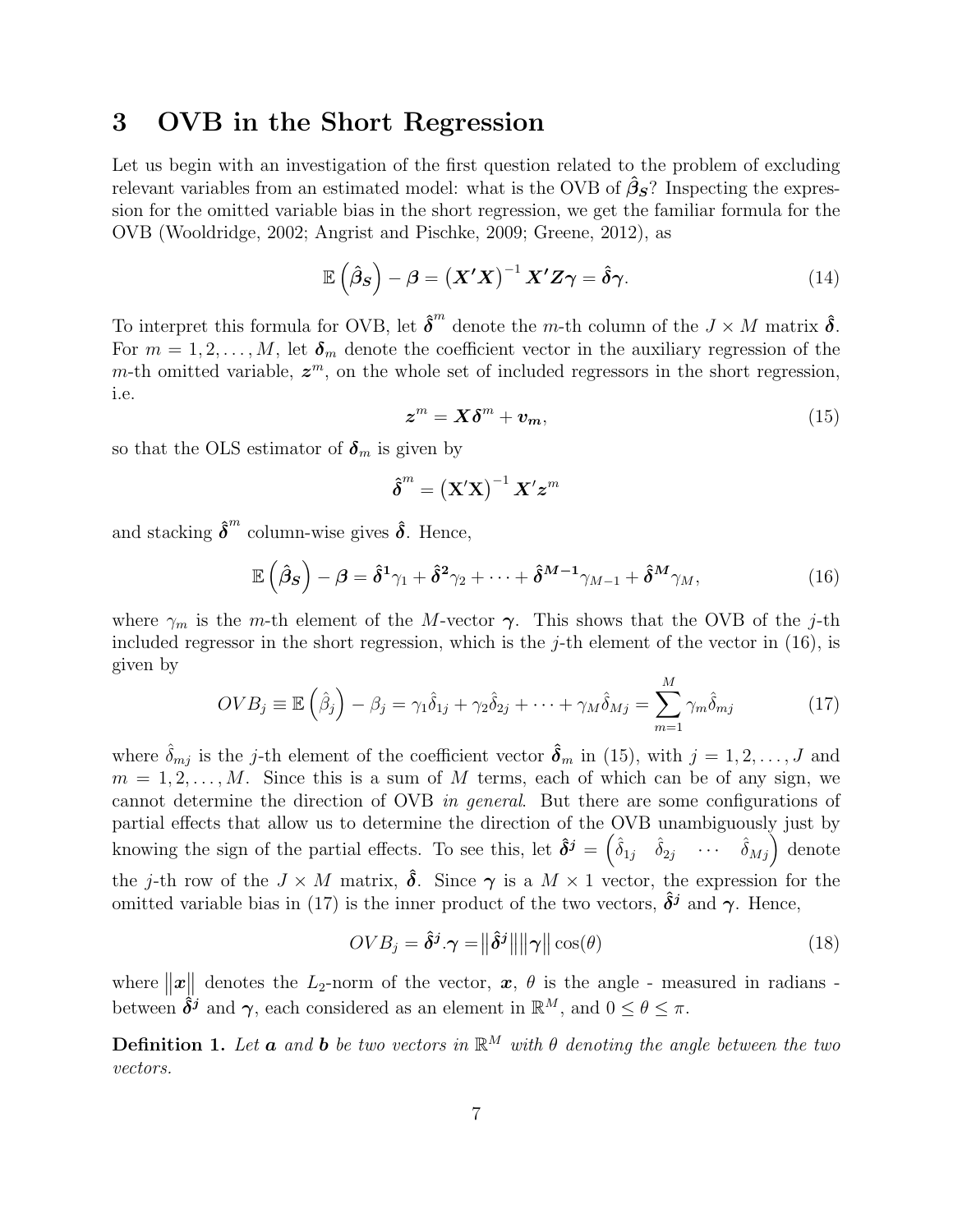- 1. We will say that  $\boldsymbol{a}$  and  $\boldsymbol{b}$  are similar in orientation if the angle between them is acute, i.e.,  $0 < \theta < \pi/2$ .
- 2. We will say that  $\alpha$  and  $\beta$  are dissimilar in orientation if the angle between them is obtuse, i.e.  $\pi/2 < \theta < \pi$ .

This definition is inspired by the notion of "cosine similarity" in the machine learning literature and can help us ascertain the direction of OVB.

**Proposition 2.** The direction of omitted variable bias of the OLS estimator of the  $i$ -th included regressor in a misspecified model with many omitted variables is positive (negative) if the vectors  $\hat{\delta}^j$  and  $\gamma$  are (dis)similar in orientation.

Proof. The proof follows from an inspection of (18).

 $\Box$ 

# 3.1 Unambiguous Sign of OVB

The result in Proposition 2 shows that in general we will not be able to ascertain the sign of the OVB. Nonetheless, there are special configurations, as noted in Proposition 2, where we will be able to make unambiguous sign statements. The special configurations will depend on the signs of the vector  $\hat{\delta}^j$  and  $\gamma$ . What do these vectors signify? The m-th element of  $\delta^j$  gives the OLS estimator of the coefficient on the j-th included regressor in the auxiliary regression of the m-th omitted variable,  $z^m$ , on the whole set of included regressors,  $X$ . Hence, the vector  $\hat{\delta}^j$  collects together the OLS estimators of the coefficients on the j-th included regressor in auxiliary regressions, successively, of the 1-st,  $2$ -nd,  $\cdots$ , M-th omitted variable on the whole set of included regressors. On the other hand, the vector  $\gamma$  gives the partial effects of the omitted variables on the dependent variable in the population regression function. Hence,  $\gamma_m$  is the partial effect of the m-th omitted variable on the dependent variable in the population regression function in (11).

#### 3.1.1 No Bias

We will be able to assert that there is no bias if the M-vectors  $\hat{\delta}^j$  and  $\gamma$  are orthogonal or if one of them is a null vector. The two vectors are orthogonal when all omitted variables are orthogonal to all included regressors, and hence leaving out the omitted variables does not induce any correlation between the error term and the included regressors. That is why OLS is able to consistently estimate all the parameters. On the other hand, if either of the vectors is a null vector, it means that either the omitted variables are irrelevant or that the included regressors have no partial effect on the omitted variables (in the relevant auxiliary regression). That is why OLS is able to, once again, estimate the parameters consistently. Note that this is a multivariate generalization of the simplest case with one omitted variable: leaving out the omitted variable does not lead to bias if the omitted variable is orthogonal to all included regressors, or if its partial effect on the dependent variable is zero, or if the partial effects of included variables are zero.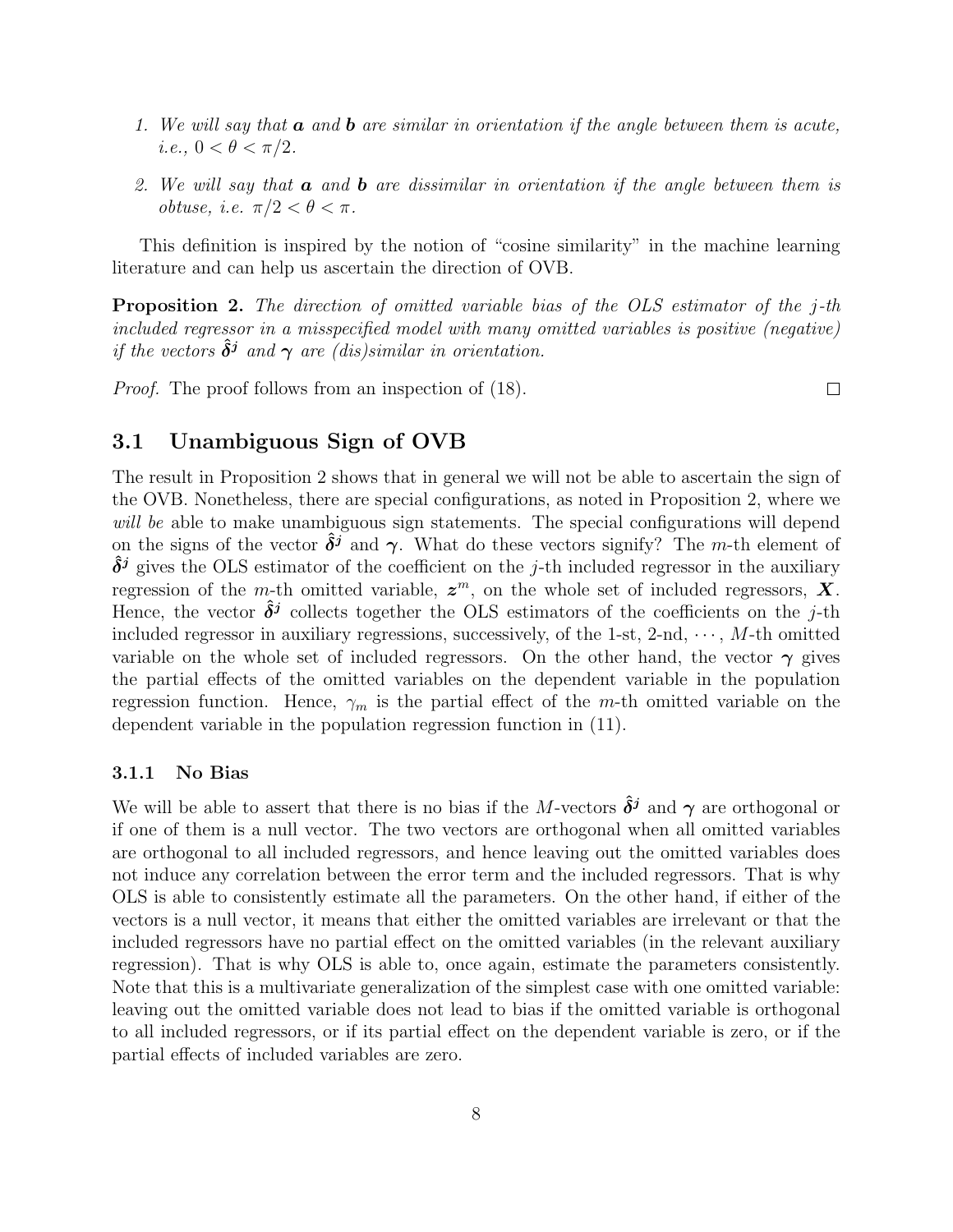#### 3.1.2 Positive Bias

We will be able to unambiguously determine the sign of the OVB to be positive if both the M-vectors  $\hat{\delta}^j$  and  $\gamma$  lie in the same orthant of  $\mathbb{R}^M$ . This is because, in this case, the two vectors will be similar in orientation according to Definition 1. If the two vectors lie in the same orthant, they will have the same sign for each of their corresponding elements, i.e.

$$
sign(\hat{\delta}_{jm}) = sign(\gamma_m), \text{ for } m = 1, 2, ..., M.
$$

In this case, we will be able to determine the sign of the OVB as positive irrespective of the magnitude of the elements of the two vectors because the inner product of the two vectors will be positive. How do we interpret this case? An unambiguously positive OVB will arise for the OLS estimate of k-th included regressor's coefficient in the mis-specified model in (10) if the partial effect of each omitted variable on the dependent variable has the same sign as the OLS estimator of the partial effect of the k-th included regressor on that omitted variable (in a auxiliary regression of the omitted variable on all the included regressors).

It is important to note that this is a multivariate generalization of the simplest case with one omitted variable. In that case, the OVB is positive if the sample correlation coefficient between the omitted and included variable is of the same sign as the partial effect of the omitted variable on the dependent variable in the population regression function in (2). In the multivariate case given in (11), we need to consider partial effects of omitted variables on the dependent variable in the population regression function, as in the univariate case. But, in place of the sample correlation coefficient between the omitted and the included regressor, we need to think in terms of OLS estimators of coefficients in the auxiliary regressions of all the omitted variables, in turn, on all the included regressors. And what is relevant is a comparison of the OLS estimator of the coefficient on the relevant included regressor in each of these auxiliary regressions with the partial effect of the corresponding omitted variable on the dependent variable. If these two are of the same sign, we will be able to assert that the OVB is positive.

#### 3.1.3 Negative Bias

We will be able to unambiguously determine the sign of the OVB to be negative if the two M-vectors,  $\hat{\delta}^j$  and  $\gamma$ , lie in "opposite" orthants, by which I mean that the sign of each element in  $\hat{\delta}^j$  is exactly opposite in sign of the corresponding element in  $\gamma$ , i.e.

$$
sign(\hat{\delta}_{jm}) = -sign(\gamma_m), \text{ for } m = 1, 2, \dots, M.
$$

This is because, in this case, the two vectors will be dissimilar in orientation, according to Definition 1. To see this, note that the inner product of the two vectors in this case will result in a negative scalar because each of the terms in the inner product is negative. Hence, the angle between the two vectors will be between  $\pi/2$  and  $\pi$ . How should this case be interpreted? An unambiguously negative OVB will arise for the OLS estimate of  $j$ -th included regressor's coefficient in the misspecified model in (10) if the partial effect of each omitted variable on the dependent variable has the opposite sign of the partial effect of the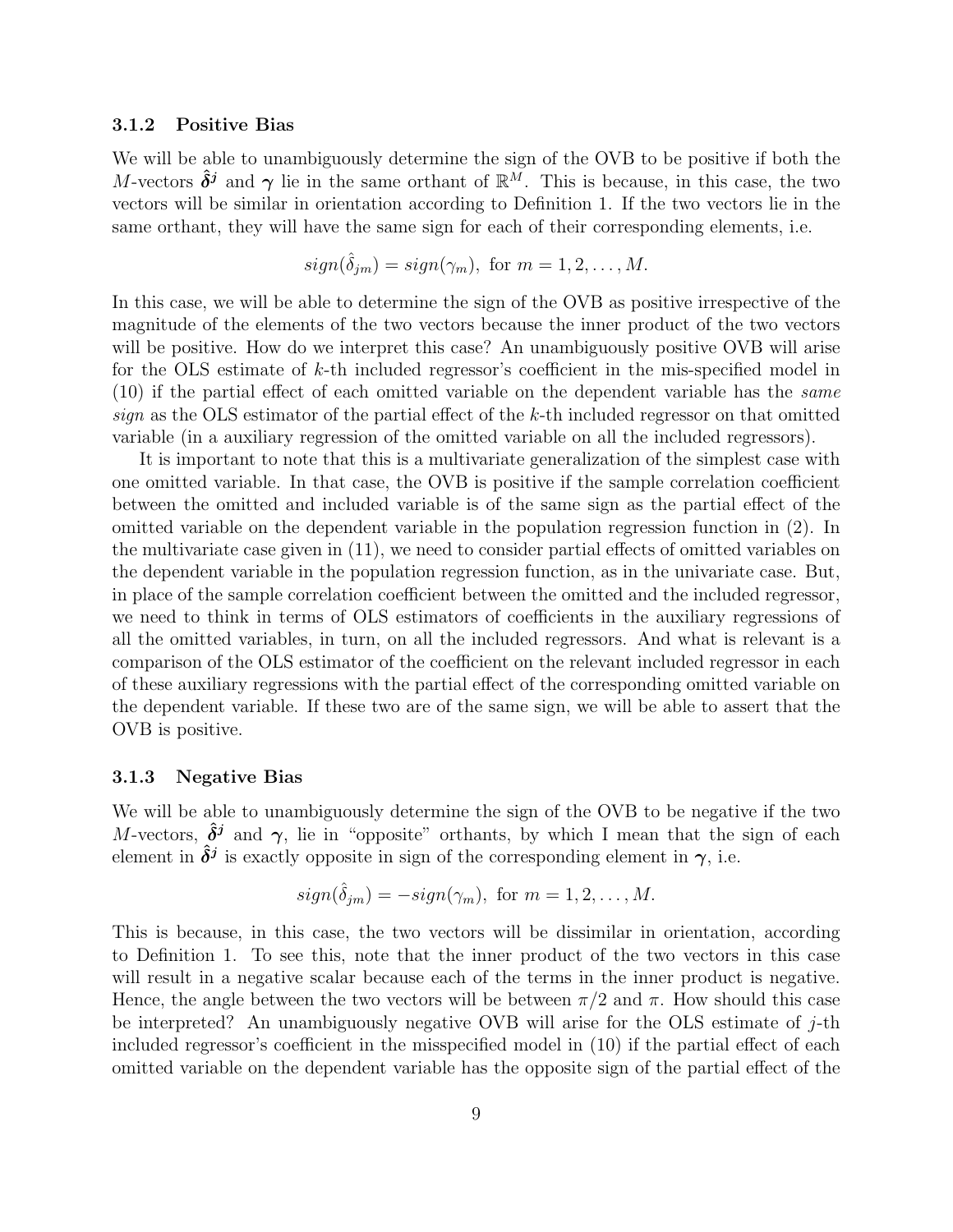j-th included regressor on that omitted variable (in a auxiliary regression of the omitted variable on all the included regressors).

Note, again, that this is a multivariate generalization of the simplest case with one omitted variable. In that case, the OVB is negative if the sample correlation coefficient between the omitted and included variable is of the opposite sign of the partial effect of the omitted variable on the dependent variable in the population regression function in (2). In the multivariate case in (11), we need to consider partial effects of omitted variables on the dependent variable in the population regression function, as in the univariate case. But, in place of the sample correlation coefficient between the omitted and the included regressor, we need to think in terms of the auxiliary regressions of all the omitted variables, in turn, on all the included regressors. And what is relevant is a comparison of the OLS estimator of the coefficient on the relevant included regressor in each of these auxiliary regressions with the partial effect of the corresponding omitted variable on the dependent variable. If these two are of exactly the opposite sign, we will be able to assert that the OVB is negative.

## 3.2 Summary

Suppose the population regression function of y includes  $x_1, x_2, \ldots, x_J$ , and  $z_1, z_2, \ldots, z_M$ . Consider a scenario where the researcher is able to include only the J regressors,  $x_1, x_2, \ldots, x_J$ in the estimated model. To determine the direction of omitted variable bias of the OLS estimator of any included regressor,  $x_j$ , in this general setting, a researcher can do the following thought experiment.

- 1. Form an M-vector,  $\hat{\delta}^j$ , where the m-th element is the OLS estimator of the partial effect of  $x_j$  on  $z_m$  in an auxiliary regression of  $z_m$  on all the included regressors  $x_1, x_2, \ldots, x_J$ .
- 2. Form an M-vector,  $\gamma$ , where the m-th element is the partial effect of  $z_m$  on the dependent variable in the population regression function (the correctly specified model).
- 3. The omitted variable bias of the OLS estimator of  $x_j$  is the inner product of the two vectors,  $\hat{\delta}^j$  and  $\gamma$ . Hence, we have the following:
	- (a) If  $\hat{\delta}^j$  and  $\gamma$  lie in the same orthant, the bias is postive.
	- (b) If  $\hat{\delta}^j$  and  $\gamma$  lie in opposite orthants, the bias is negative.
	- (c) If  $\hat{\delta}^j$  and  $\gamma$  are orthogonal, the bias is zero.
	- (d) If  $\hat{\delta}^j$  and  $\gamma$  are neither orthogonal, nor lie in the same orthant or in opposite orthants, then the direction of bias cannot be determined unambiguously on the basis of the signs of partial effects only.

# 3.3 Example: Returns to Education

Let me illustrate the argument outlined above using the canonical example of the returns to education. Let the population regression function of interest be a wage regression

log wage =  $\beta_0 + \beta_1$ educ +  $\beta_2$ age +  $\beta_3$ exper +  $\gamma_1$ ability +  $\gamma_2$ motiv + u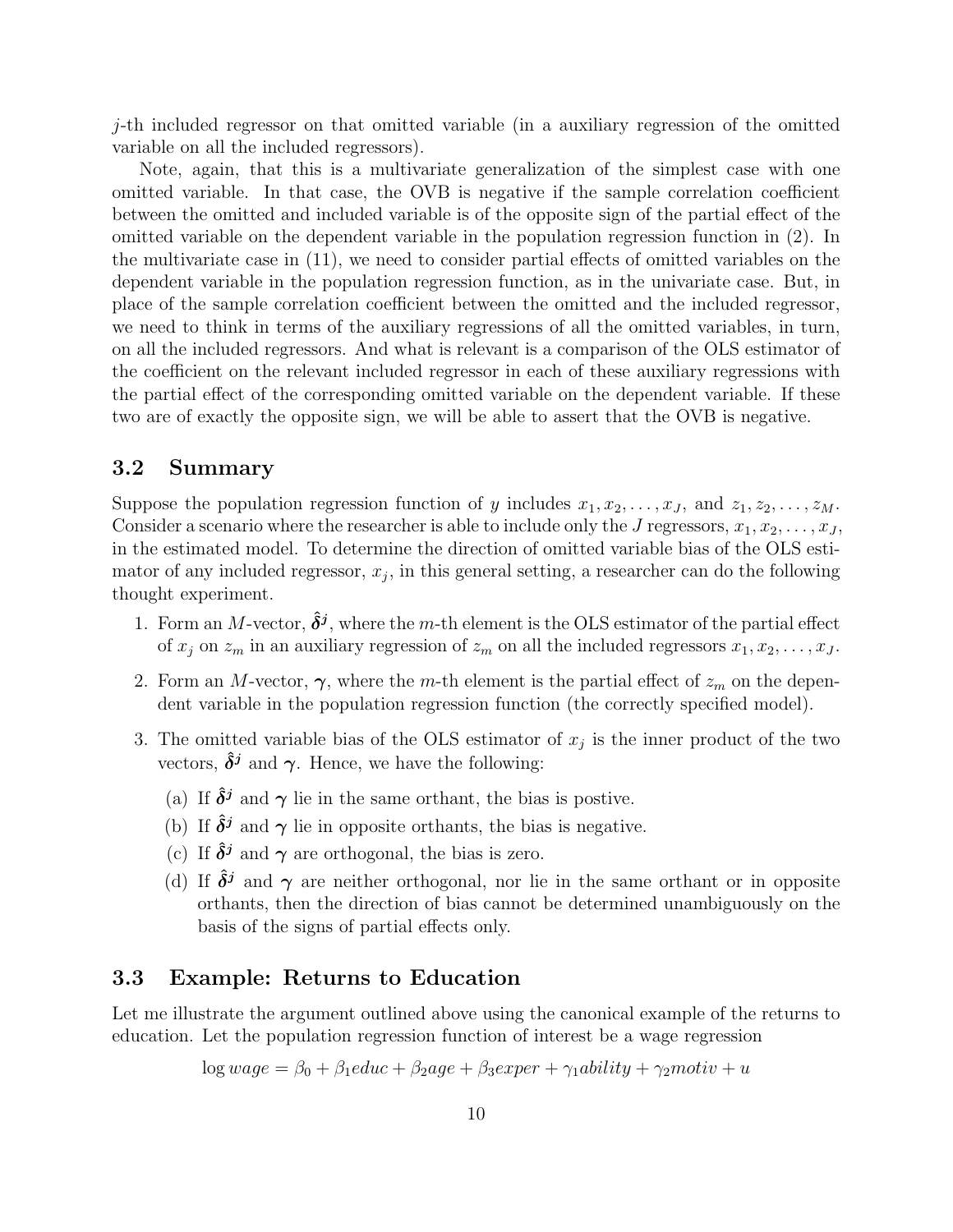where log wage is regressed on *educ* (years of schooling), age (age in years), exper (years in the labour force), ability (intrinsic ability) and motiv (motivation). Suppose the last two variables are omitted due to lack of data, so that the following model is estimated with OLS

$$
\log wage = \beta_0 + \beta_1 educ + \beta_2age + \beta_3 expert + v.
$$

In this case, the bias of the OLS estimator of the return to education will be

$$
\mathbb{E}\hat{\beta}_1 - \beta_1 = \gamma_1 \hat{\delta}_{11} + \gamma_2 \hat{\delta}_{21}
$$

where  $\hat{\delta}_{11}$  is the coefficient on *educ* in the auxiliary regression of *ability* on *educ*, age, exper

$$
ability = \hat{\delta}_{10} + \hat{\delta}_{11} educ + \hat{\delta}_{12} age + \hat{\delta}_{13} exper
$$

and  $\hat{\delta}_{21}$  is the coefficient on *educ* in the auxiliary regression of *motiv* on *educ*, age, *exper* 

$$
motiv = \hat{\delta}_{20} + \hat{\delta}_{21} educ + \hat{\delta}_{22} age + \hat{\delta}_{23} exper.
$$

Since the bias of the OLS estimator of the return to education is given by  $\gamma_1 \hat{\delta}_{11} + \gamma_2 \hat{\delta}_{21}$ , which is the inner product of the two vectors  $(\gamma_1, \gamma_2)$  and  $(\hat{\delta}_{11}, \hat{\delta}_{21})$ , we can make the following claims:

- The bias is positive if the vectors  $(\gamma_1, \gamma_2)$  and  $(\hat{\delta}_{11}, \hat{\delta}_{21})$  lie in the same quadrant, i.e.  $sign(\gamma_1) = sign(\hat{\delta}_{11})$  and  $sign(\gamma_2) = sign(\hat{\delta}_{21}).$
- The bias is negative if the vectors  $(\gamma_1, \gamma_2)$  and  $(\hat{\delta}_{11}, \hat{\delta}_{21})$  lie in opposite quadrants, i.e.  $sign(\gamma_1) = -sign(\hat{\delta}_{11})$  and  $sign(\gamma_2) = -sign(\hat{\delta}_{21}).$
- The bias is zero if the vectors  $(\gamma_1, \gamma_2)$  and  $(\hat{\delta}_{11}, \hat{\delta}_{21})$  are orthogonal or if one of them is a null vector.

# 4 Comparison of OVB in Short and Long Regressions

Let us now turn to the second question about the bias of OLS estimators that arise from excluding relevant variables from an estimated model: can we compare the omitted variable bias of an included regressor between the short and long regressions, when both are estimated with OLS, i.e. can we compare the OVB of  $\hat{\beta}_s$ , which is the the OLS estimator of  $\tilde{\beta}$  in (10), and  $\hat{\beta}_L$ , which is the OLS estimator of  $\tilde{\tilde{\beta}}$  in (11)?

# 4.1 Expression for Difference in Bias

Proposition 1 allows us find an expression for the difference in bias because we have

$$
\mathbb{E}\left(\hat{\beta}_S\right) - \beta = A\gamma_1 + C\gamma_2\tag{19}
$$

and

$$
\mathbb{E}\left(\hat{\beta}_L\right) - \beta = C\gamma_2 + AB\gamma_2\tag{20}
$$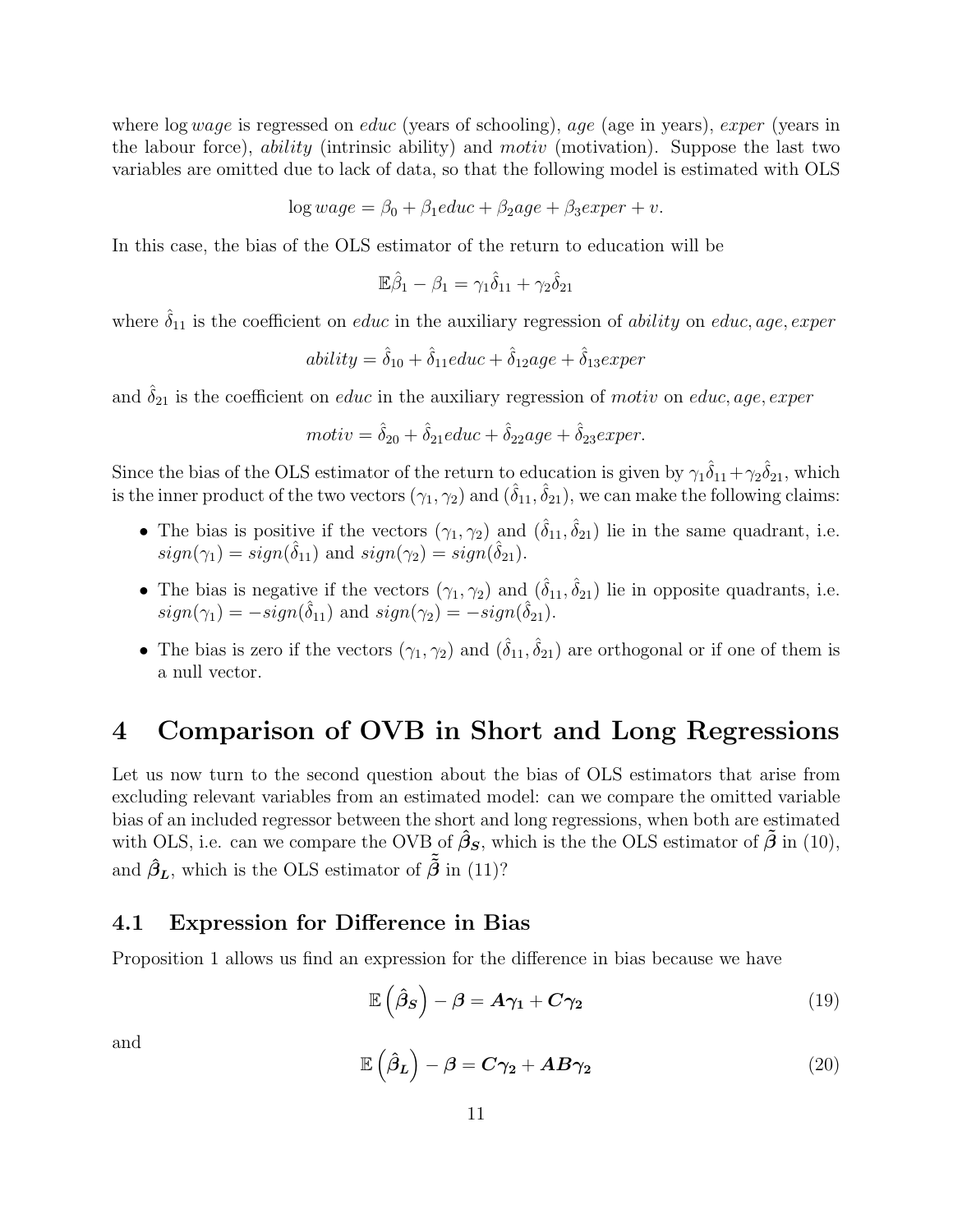where

$$
\boldsymbol{A} = \left(\boldsymbol{X}'\boldsymbol{X}\right)^{-1}\boldsymbol{X}'\boldsymbol{Z}_1\tag{21}
$$

is the  $J \times K$  matrix of the column-wise stacked OLS estimators of the coefficient vectors for auxiliary regressions of the columns of  $Z_1$  on  $X$ , and

$$
B = \left(Z'_{1X} Z_{1X}\right)^{-1} Z'_{1X} Z_2 \tag{22}
$$

is the  $K \times L$  matrix of the column-wise stacked OLS estimators of the coefficient vectors for auxiliary regressions of the columns of  $Z_2$  on  $Z_{1X}$ , where

$$
Z_{1X} = -M_X Z_1 \equiv \left[ X \left( X'X \right)^{-1} X' - I \right] Z_1 \tag{23}
$$

is the  $N \times K$  matrix of the column-wise stacked residuals from auxiliary regressions of the columns of  $\mathbf{Z}_1$  on  $\mathbf{X}$ , and

$$
\mathbf{C} = \left(\mathbf{X'X}\right)^{-1}\mathbf{X'Z_2} \tag{24}
$$

is the  $J \times L$  matrix of the column-wise stacked OLS estimators of the coefficient vectors for auxiliary regression of the columns of  $\mathbb{Z}_2$  on  $\mathbf{X}$ .

Let  $\tau_S = \mathbb{E}(\hat{\beta}_S) - \beta$  be the bias of the OLS estimator in the short regression in (10), and  $\tau_L = \mathbb{E}(\hat{\beta}_L) - \beta$  be the bias in the long regression in (11). Using (19) and (20), we see that the difference in bias is given by

$$
\tau_S = \tau_L + \left(X'X\right)^{-1} X' Z_1 \left[\gamma_1 - \left(Z'_{1X} Z_{1X}\right)^{-1} Z'_{1X} Z_2 \gamma_2\right]. \tag{25}
$$

### 4.2 Sign of the Difference in Bias

From the expression in (25), we see that it is not possible, in general, to make any claims about bias reduction while comparing the short and long regressions.<sup>8</sup> This rather surprising result has been highlighted in Clarke (2005) and Luca et al. (2018). It arises from the fact that both the short and the long regressions remain mis-specified, i.e. both suffer from omitted variable problems. If the long regression included all the omitted variables - the regular textbook case - then the bias would be unambiguously reduced in comparison to the short regression because the bias in the long regression would become zero. We can make this point by looking at individual elements of  $\beta$  too.

Since the columns of  $A\gamma_1$  is a linear combination of the columns of  $A$ , and the columns of  $C_{\gamma_2}$  is a linear combination of the columns of C, we have

$$
\mathbb{E}\left(\hat{\beta}_S\right) - \beta = \left(a^1\gamma_{11} + \dots + a^K\gamma_{1K}\right) + \left(c^1\gamma_{21} + \dots + c^L\gamma_{2L}\right) \tag{26}
$$

 ${}^{8}$ If X and  $Z_1$  are orthogonal, then the bias from the short and long regressions are the same. This is intuitively clear: the part of the omitted variables set that has been included in the long regression is orthogonal to the regressors that were part of the short regression. Hence, even when they are omitted, that has no effect on the bias of the included regressors in the short regression.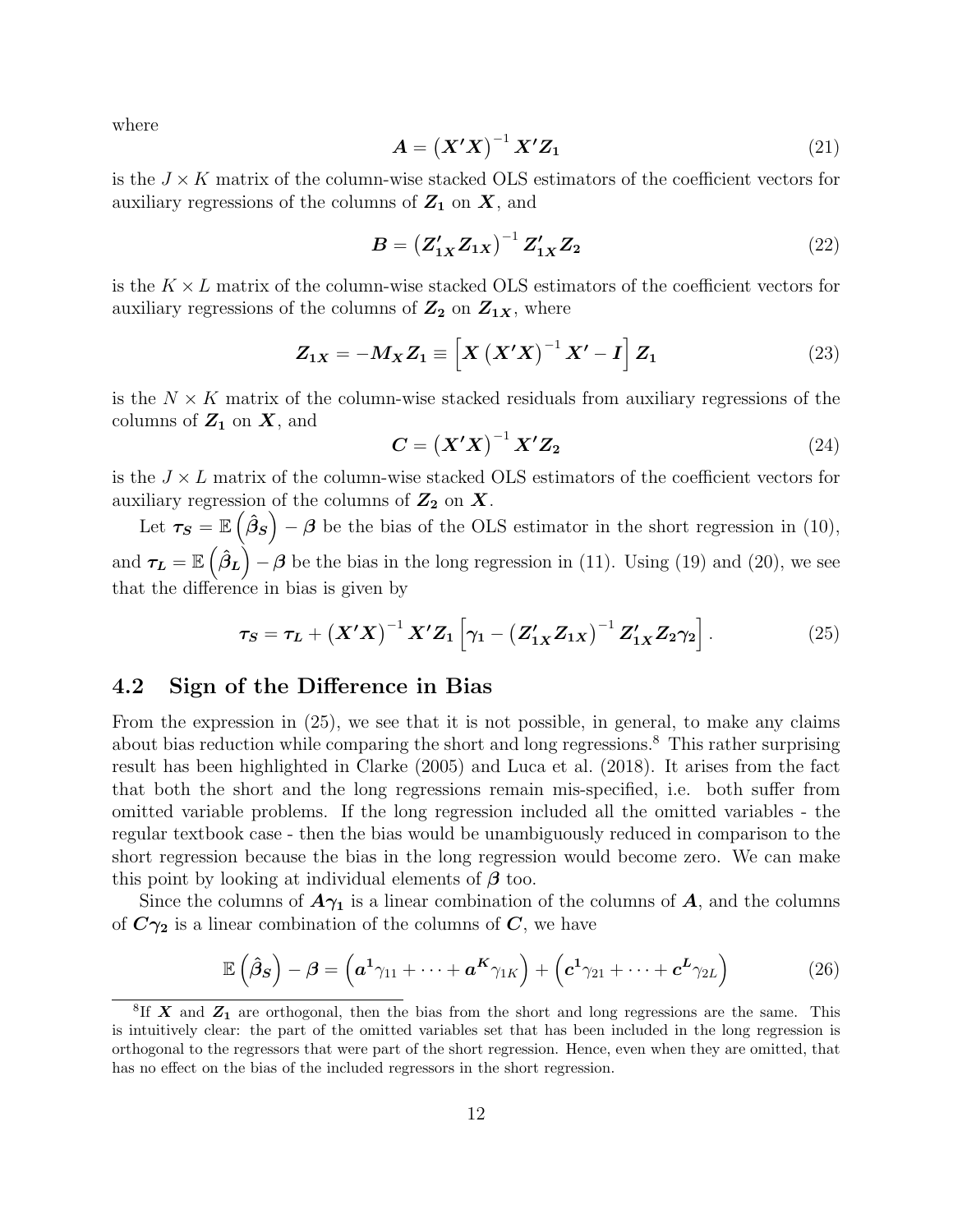where  $a^k$  and  $c^l$  are the k-th and l-th columns of  $J \times K$  matrix  $A$  and the  $J \times L$  matrix  $C$ , and  $\gamma_{1k}$  and  $\gamma_{2l}$  are elements of the K-vector  $\gamma_1$  and the L-vector  $\gamma_2$ , respectively. Let  $\tau_{Sj}$ denote the OVB of the j-th included regressor,  $\boldsymbol{X}$ , in the short regression. Hence

$$
\tau_{Sj} = a_j \cdot \gamma_1 + c_j \cdot \gamma_2 \tag{27}
$$

where  $a_j$  denotes the j-th row of  $A$ ,  $a_j.\gamma_1$  denotes the inner product of the two K-vectors,  $a_j$  and  $\gamma_1$ ,  $c_j$  denotes the j-th row of C, and  $c_j \gamma_2$  denotes the inner product of the two L-vectors,  $c_i$  and  $\gamma_2$ .

Using the same facts about matrix multiplication, we get

$$
\mathbb{E}\left(\hat{\beta}_L\right) - \beta = \left(c^1\gamma_{21} + \cdots + c^L\gamma_{2L}\right) + \left(Ab^1\gamma_{21} + \cdots + Ab^L\gamma_{2L}\right),\tag{28}
$$

where  $b^k$  denotes the k-th column of B, with  $k = 1, 2, ..., K$ . Let  $\tau_{Lj}$  denote the OVB of the *j*-th included regressor,  $\boldsymbol{X}$ , in the long regression. Hence

$$
\tau_{Lj} = \boldsymbol{c_j} \cdot \boldsymbol{\gamma_2} + \left(\boldsymbol{a_j} \cdot \boldsymbol{b^1} \gamma_{21} + \cdots + \boldsymbol{a_j} \cdot \boldsymbol{b^L} \gamma_{2L}\right). \tag{29}
$$

We are interested in finding conditions when absolute value of the bias is reduced as the researcher moves from the short to the long regression, i.e.  $|\tau_{Lj}| < |\tau_{Sj}|$ . Comparing the expressions in (27) and (29), we see that, in general, the bias from the long regression will not be smaller than the one in the short regression.

Is it possible to use arguments based only on the signs of partial effects, as we did in the previous section, to identify scenarios when we can make unambiguous claims about bias reduction? The answer is in the negative. To develop this argument, we will need the following L-vector

$$
ab = \left(a_j \cdot b^1 \quad a_j \cdot b^2 \ldots \quad a_j \cdot b^{L-1} \quad a_j \cdot b^L\right), \tag{30}
$$

where each element of the above vector is an inner product of  $a_j$  and a column of  $B$ .

An investigation of the conditions to ensure  $|\tau_{Lj}| < |\tau_{Sj}|$  means that we need to consider the following four cases: (a)  $\tau_{Lj} > 0$  and  $\tau_{Sj} > 0$ ; (b)  $\tau_{Lj} < 0$  and  $\tau_{Sj} > 0$ ; (c)  $\tau_{Lj} > 0$  and  $\tau_{Sj}$  < 0; and (d)  $\tau_{Lj}$  < 0 and  $\tau_{Sj}$  < 0.

### 4.3 Case 1

Consider the case when both biases are positive, i.e.  $\tau_{Lj} > 0$  and  $\tau_{Sj} > 0$ . When  $\tau_{Lj} > 0$ and  $\tau_{Sj} > 0$ , the absolute value of the bias will be reduced if  $\tau_{Lj} - \tau_{Sj} < 0$ .

What are sufficient sign restrictions that will ensure that  $\tau_{Lj} > 0$  and  $\tau_{Sj} > 0$ ? From the expressions in (27) and (29), we see that  $\tau_{Lj} > 0$  and  $\tau_{Sj} > 0$  if the following conditions hold: (a) the vectors  $a_j$  and  $\gamma_1$  lie in the same orthant of  $\mathbb{R}^K$ , i.e.  $sign(a_{jk}) = sign(\gamma_{1k})$ , for  $k =$  $1, 2, \ldots, K$ ; (b) the vectors  $c_j$  and  $\gamma_2$  lie in the same orthant of  $\mathbb{R}^L$ , i.e.  $sign(a_{jl}) = sign(\gamma_{2l})$ , for  $l = 1, 2, \ldots, L$ ; and (c) **ab** and  $\gamma_2$  lie in the same orthant of  $\mathbb{R}^L$ , i.e.  $sign(a_j, b^l)$  =  $-sign(\gamma_{2l}),$  for  $l=1,2,\ldots,L$ .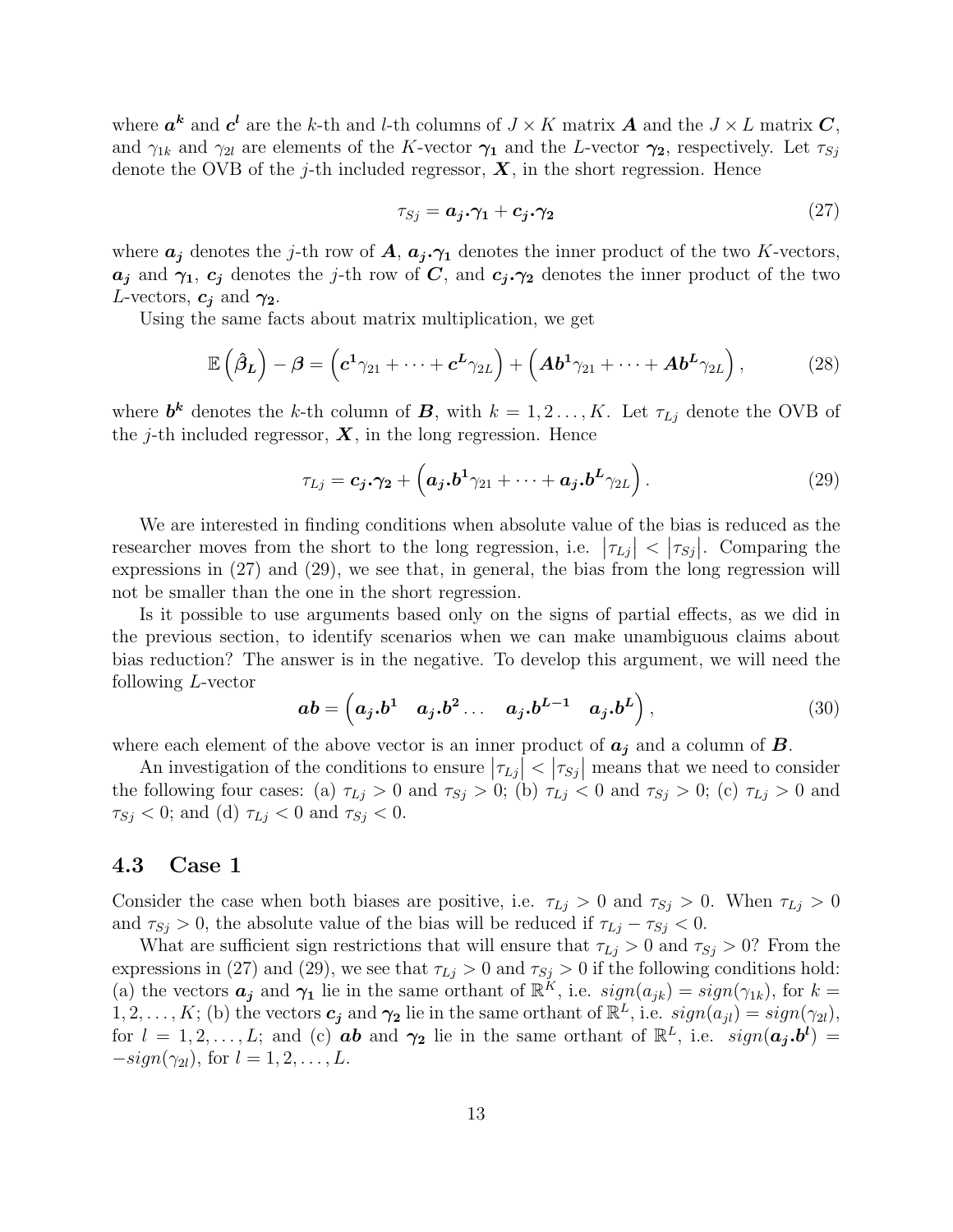What are sufficient sign restrictions that will ensure that  $\tau_{Lj} - \tau_{Sj} < 0$ ? Using the expressions from (27) and (29), we see that the absolute value of the bias will be reduced if

$$
\boldsymbol{a_j}.\boldsymbol{\gamma_1} - \left(\boldsymbol{a_j}.\boldsymbol{b^1}\gamma_{21} + \cdots + \boldsymbol{a_j}.\boldsymbol{b^L}\gamma_{2L}\right) > 0.
$$

This inequality will be satisfied if the following two conditions hold: (d)  $ab$  and  $\gamma_2$  lie in opposite orthants of  $\mathbb{R}^L$ , i.e.  $sign(a_j.b^l) = sign(\gamma_{2l})$ , for  $l = 1, 2, ..., L$ , and (e) the vectors  $a_j$  and  $\gamma_1$  lie in the same orthant of  $\mathbb{R}^K$ , i.e.  $sign(a_{jk}) = sign(\gamma_{1k})$ , for  $k = 1, 2, ..., K$ .

We see that conditions (c) and (d) contradict each other. Hence, it is not possible to derive sufficient conditions for bias reduction when both biases are positive using only signs of partial effects.

#### 4.4 Case 2

The second case to consider is when  $\tau_{Lj} < 0$  and  $\tau_{Sj} > 0$ . From the expression in (29), we see that  $\tau_{Lj} < 0$  if the following conditions hold: (a) the vectors  $c_j$  and  $\gamma_2$  lie in opposite orthants of  $\mathbb{R}^L$ , i.e.  $sign(a_{jl}) = -sign(\gamma_{2l})$ , for  $l = 1, 2, ..., L$ ; and (c) **ab** and  $\gamma_2$  lie in the same orthants of  $\mathbb{R}^L$ , i.e.  $sign(\mathbf{a_j.b^l}) = sign(\gamma_{2l})$ , for  $l = 1, 2, ..., L$ . From the expressions in (27), we see that  $\tau_{S_j} > 0$  if the following conditions hold: (c) the vectors  $a_j$  and  $\gamma_1$  lie in the same orthant of  $\mathbb{R}^K$ , i.e.  $sign(a_{jk}) = sign(\gamma_{1k})$ , for  $k = 1, 2, ..., K$ ; (d) the vectors  $c_j$ and  $\gamma_2$  lie in the same orthant of  $\mathbb{R}^L$ , i.e.  $sign(a_{jl}) = sign(\gamma_{2l})$ , for  $l = 1, 2, ..., L$ . Since the conditions (a) and (c) contradict each other, we cannot generate sufficient conditions for the biases to be of opposite signs only on the basis of the signs of partial effects.

### 4.5 Case 3

The third case to consider is when  $\tau_{Lj} > 0$  and  $\tau_{Sj} < 0$ . Just like in case 2, it is not possible to derive sufficient conditions in terms of sign restrictions to ensure that  $\tau_{Lj} > 0$  and  $\tau_{Sj} < 0$ .

### 4.6 Case 4

The final case to consider is when both biases are negative, i.e.  $\tau_{Lj} < 0$  and  $\tau_{Sj} < 0$ . In this case, the absolute value of the bias will be reduced if  $\tau_{Sj} - \tau_{Lj} < 0$ .

What are sufficient sign restrictions that will ensure that  $\tau_{Lj} < 0$  and  $\tau_{Sj} < 0$ ? From the expressions in (27) and (29), we see that  $\tau_{Lj} < 0$  and  $\tau_{Sj} < 0$  if the following conditions hold: (a) the vectors  $a_j$  and  $\gamma_1$  lie in opposite orthants of  $\mathbb{R}^K$ , i.e.  $sign(a_{jk}) =$  $-sign(\gamma_{1k})$ , for  $k = 1, 2, ..., K$ ; (b) the vectors  $c_j$  and  $\gamma_2$  lie in opposite orthants of  $\mathbb{R}^L$ , i.e.  $sign(a_{jl}) = -sign(\gamma_{2l})$ , for  $l = 1, 2, ..., L$ ; and (c) **ab** and  $\gamma_2$  lie in opposite orthants of  $\mathbb{R}^L$ , i.e.  $sign(\boldsymbol{a_j.b^l}) = sign(\gamma_{2l}),$  for  $l = 1, 2, ..., L$ .

What are sufficient sign restrictions that will ensure that  $\tau_{Sj} - \tau_{Lj} < 0$ ? Using the expressions from (27) and (29), we that the condition reduces to

$$
\boldsymbol{a_j}.\boldsymbol{\gamma_1} - \left(\boldsymbol{a_j}.\boldsymbol{b^1}\gamma_{21} + \cdots + \boldsymbol{a_j}.\boldsymbol{b^L}\gamma_{2L}\right) < 0.
$$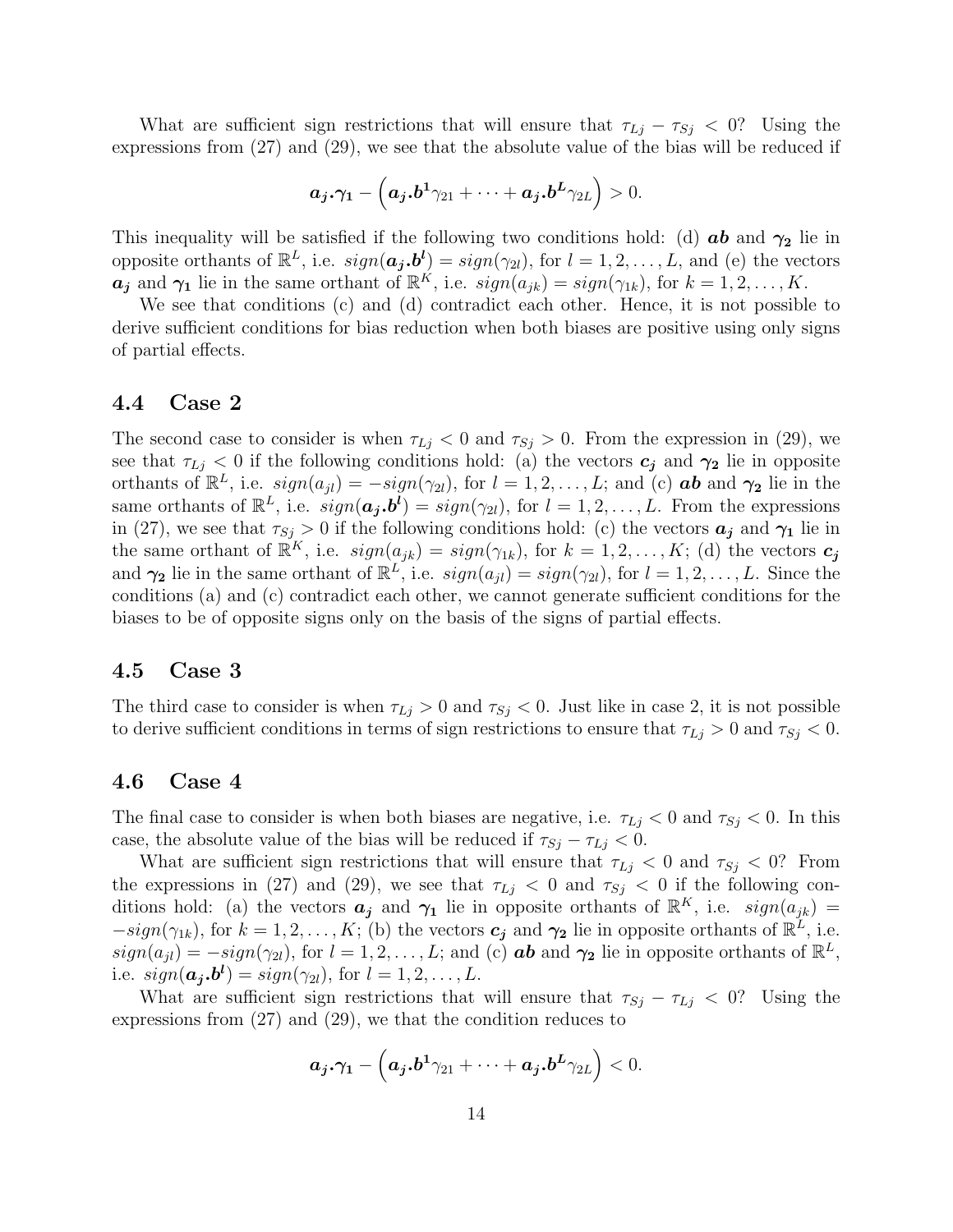This will be ensured if the following two conditions hold: (d) **ab** and  $\gamma_2$  lie in the same orthant of  $\mathbb{R}^L$ , i.e.  $sign(\boldsymbol{a_j}.b^l) = -sign(\gamma_{2l})$ , for  $l = 1, 2, ..., L$ , and (e) the vectors  $\boldsymbol{a_j}$  and  $\gamma_1$  lie in opposite orthants of  $\mathbb{R}^K$ , i.e.  $sign(a_{jk}) = -sign(\gamma_{1k})$ , for  $k = 1, 2, ..., K$ .

We see, again, that conditions (c) and (d) contradict each other. Hence, it is not possible to derive sufficient conditions for bias reduction when both biases are positive only using signs of partial effects.

# 4.7 Example: Returns to Education

Let me illustrate the argument outlined in this section by returning to the example of the returns to education. Let the population regression function of interest be the wage regression,

$$
\log wage = \beta_0 + \beta_1 educ + \beta_2age + \beta_3 expert + \gamma_1ability + \gamma_2 motiv + u,
$$

where log wage is regressed on *educ* (years of schooling), age (age in years), exper (years in the labour force), ability (intrinsic ability) and motiv (motivation). Suppose the short (estimated) regression model excludes both ability and motiv, so that it is given by

$$
\log wage = \alpha_0 + \alpha_1 educ + \alpha_2age + \alpha_3exper + v_S
$$

and the long (estimated) regression model includes ability, so that it is given by

$$
\log wage = \delta_0 + \delta_1 educ + \delta_2age + \delta_3 expert + \gamma_1 ability + v_L,
$$

and both these models are estimated by OLS.

In this case, we can express the bias of the OLS estimators from both regressions in terms of sample variances and sample correlation coefficients. Thus, the bias of the returns to schooling in the short regression model will be

$$
\mathbb{E}\left(\hat{\alpha}_{1}\right) - \beta_{1} = \left(\frac{\hat{\sigma}_{ability}}{\hat{\sigma}_{edu}}\right) \hat{\rho}_{educ,ability} \gamma_{1} + \left(\frac{\hat{\sigma}_{motiv}}{\hat{\sigma}_{educ}}\right) \hat{\rho}_{educ,motiv} \gamma_{2},
$$

and the corresponding bias in the long regression will be

$$
\mathbb{E}\left(\hat{\delta}_{1}\right) - \beta_{1} = \left(\frac{\hat{\sigma}_{motiv}}{\hat{\sigma}_{educ}}\right) \hat{\rho}_{educ,motiv} \times \gamma_{2} + \left(\frac{\hat{\sigma}_{ability}}{\hat{\sigma}_{educ}}\right) \left(\frac{\hat{\sigma}_{motiv}}{\hat{\sigma}_{\hat{v}}}\right) \hat{\rho}_{educ,ability} \times \hat{\rho}_{\hat{v},motiv} \times \gamma_{2}
$$

where  $\hat{v}$  represent the (negative of) the residuals from an auxiliary regression of ability on educ. Hence, the difference in the bias is given by

$$
\mathbb{E}\left(\hat{\delta}_{1}\right) - \beta_{1} = \left[\mathbb{E}\left(\hat{\alpha}_{1}\right) - \beta_{1}\right] + \left(\frac{\hat{\sigma}_{ability}}{\hat{\sigma}_{edu}}\right) \hat{\rho}_{educ,ability}\gamma_{1}
$$

$$
-\left(\frac{\hat{\sigma}_{ability}}{\hat{\sigma}_{educ}}\right)\left(\frac{\hat{\sigma}_{motiv}}{\hat{\sigma}_{\hat{v}}}\right) \hat{\rho}_{educ,ability} \times \hat{\rho}_{\hat{v},motiv} \times \gamma_{2}
$$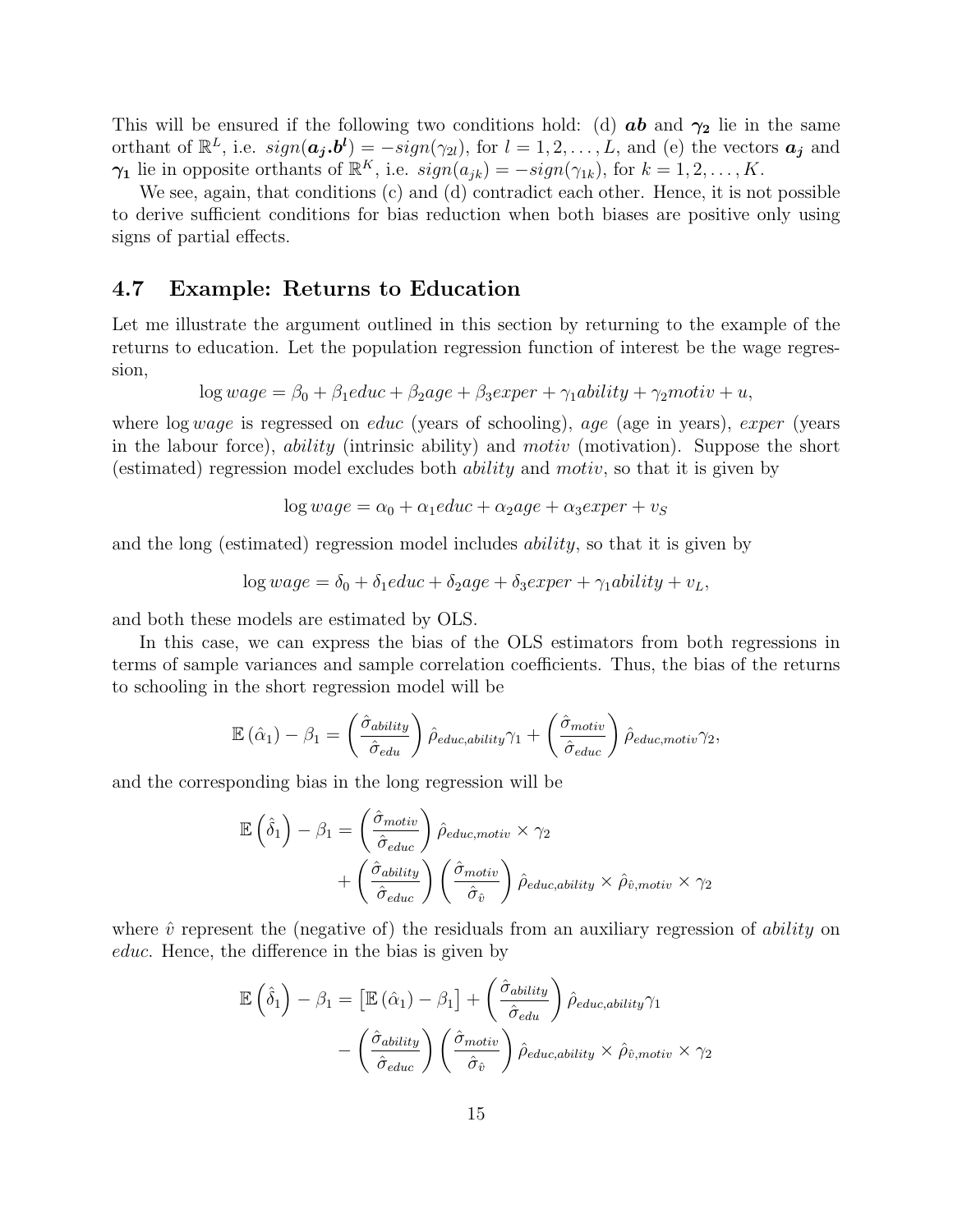so that, in general, we cannot determine whether including *ability* in the long regression model reduces the bias of the OLS estimator of the returns to schooling - as long as motiv remains omitted. The difficulty of making any claims about bias reduction comes from two possible correlations: (a) between education and ability, and (b) between motivation and those factors that determine ability over and above education.

# 5 A Doubly Misspecified Model

Two specification errors are common and ubiquitous in applied econometric research - the problems of excluding relevant variables and of including irrelevant variables. In textbook treatments of these problems, it is common to discuss the two separately (Wooldridge, 2002; Greene, 2012). This separate treatment is motivated by the well known result that, whereas exclusion of relevant variables leads to biased OLS estimators, inclusion of irrelevant variables has no such bias implications. In this section, I demonstrate that this conventional understanding is not true in a general setting where an estimated model excludes relevant and included irrelevant variables.

### 5.1 Expression for Bias

To fix ideas, let the population regression function be given by

$$
\mathbf{y} = \mathbf{X}\boldsymbol{\beta} + \mathbf{Z}\boldsymbol{\gamma} + \mathbf{u},\tag{31}
$$

and the estimated model be given by

$$
y = X\alpha + W\delta + v \tag{32}
$$

where we have

$$
\mathbb{E}\left(\mathbf{u}|\mathbf{X},\mathbf{Z},\mathbf{W}\right)=\mathbf{0},\tag{33}
$$

with X a  $N \times J$  matrix, Z a  $N \times K$  matrix, W a  $N \times L$  matrix, and  $\beta, \gamma, \alpha, \delta$ , corresponding and conformable vectors of coefficients. Note that the estimated model in (32) is doubly misspecified: it has excluded the relevant variables, Z, and it has included the irrelevant variables, W.

**Proposition 3.** Let  $\hat{\alpha}$  denote the OLS estimator of  $\alpha$  in the doubly misspecified model (32). Then  $\hat{\alpha}$  is a biased estimator of  $\beta$  in (31) and, conditional on  $X, Z, W$ , the bias is given by

$$
\mathbb{E}(\hat{\alpha}) - \beta = \left(X'X\right)^{-1} X'Z\gamma + \left(X'X\right)^{-1} X'W \left(W'_XW_X\right)^{-1} W'_XZ\gamma.
$$
 (34)

where

$$
W_X = -M_X W \equiv \left[ X \left( X'X \right)^{-1} X' - I \right] W
$$

is the (negative of) the matrix of residuals that comes from the auxiliary regressions of the columns of W on the full set of included regressors  $X$ , and  $M_X$  is the 'residual maker' matrix that is symmetric and idempotent.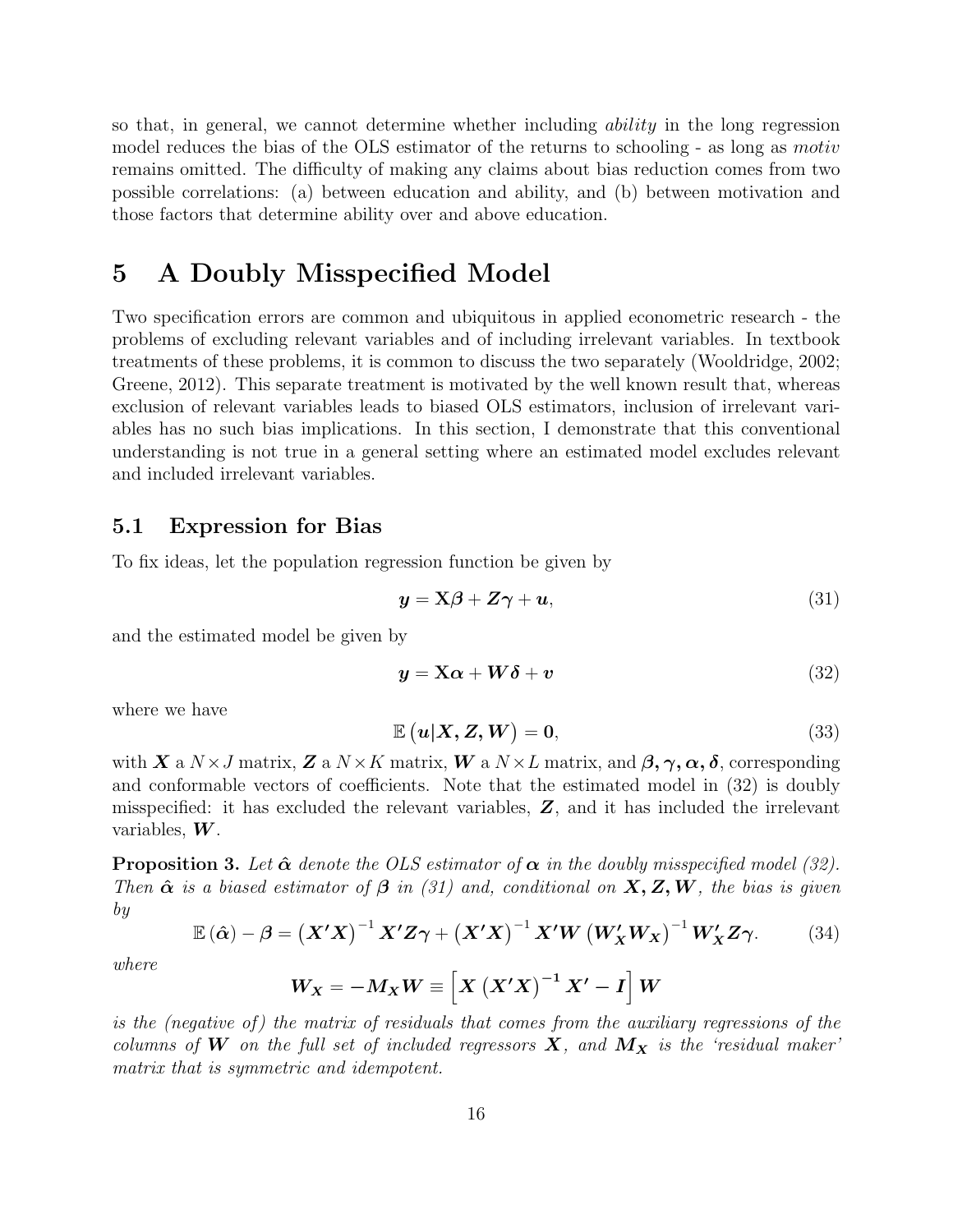*Proof.* A proof is given in the appendix.

 $\Box$ 

The expression for bias in (34), shows that the bias of the OLS estimator of the doubly misspecified model - exclusion of relevant variables and inclusion of irrelevant variables - is the sum of two terms. The first term represents the *direct effect* on bias caused by omitting the relevant variables, Z, and the second term represents the indirect effect on bias caused by omitting the relevant variable, which works through its interaction with the irrelevant variables, W.

### 5.2 Two Special Cases

Two special cases immediately fall out of the general result in (34). The first special case is one where the estimated model in (32) does not include any irrelevant variables, even though it might have excluded relevant variables. We can capture this with the restriction  $M = 0$ in (32). Hence, the expression for bias, in this special case, can be derived by plugging in  $M = 0$  in (34):

$$
\mathbb{E}(\hat{\alpha}) - \beta = (X'X)^{-1} X'Z\gamma.
$$

This is the standard expression for omitted variable bias, as we have seen in section 2.

The second special case is one where the estimated model does not exclude any of the relevant variables, even though it might include irrelevant variables. We can capture this special case with the restriction  $\gamma = 0$  because this implies that that estimated model in (32) has not excluded any of the variables of the population regression function in (31). Hence, the expression for the bias in this case can be derived by plugging in  $\gamma = 0$  in (34):

$$
\mathbb{E}(\hat{\alpha})-\beta=0.
$$

Here we get the familiar textbook result: inclusion of irrelevant variables does not give biased OLS estimators (Greene, 2012, pp. 58).

### 5.3 Interpretation of Bias

Let us now turn to interpreting the expression for bias appearing in  $(34)$ . The first component is the familiar OVB. It is the direct effect of the omitted variables, Z, on the bias of the OLS estimators of the coefficients on the included variables, X. As long as the two sets of variables are (partially) correlated, the first component in (34) will be non-zero. Intuitively, OLS will attribute some of the effect of the components of  $Z$  on the components of  $Z$ . The second component is the indirect effect of the omitted variables, Z, on the bias of the OLS estimators. This indirect effect works through the channel of the irrelevant variables,  $W$ . that is why the inclusion of irrelevant variables has an impact on bias.

To see this in more concrete terms, note that the second term in (32) can be written as

$$
\left(\boldsymbol{X}'\boldsymbol{X}\right)^{-1}\boldsymbol{X}'\boldsymbol{W}\left(\boldsymbol{W}'_{\boldsymbol{X}}\boldsymbol{W}_{\boldsymbol{X}}\right)^{-1}\boldsymbol{W}'_{\boldsymbol{X}}\boldsymbol{Z}\boldsymbol{\gamma}=\boldsymbol{D}\boldsymbol{E}\boldsymbol{\gamma}
$$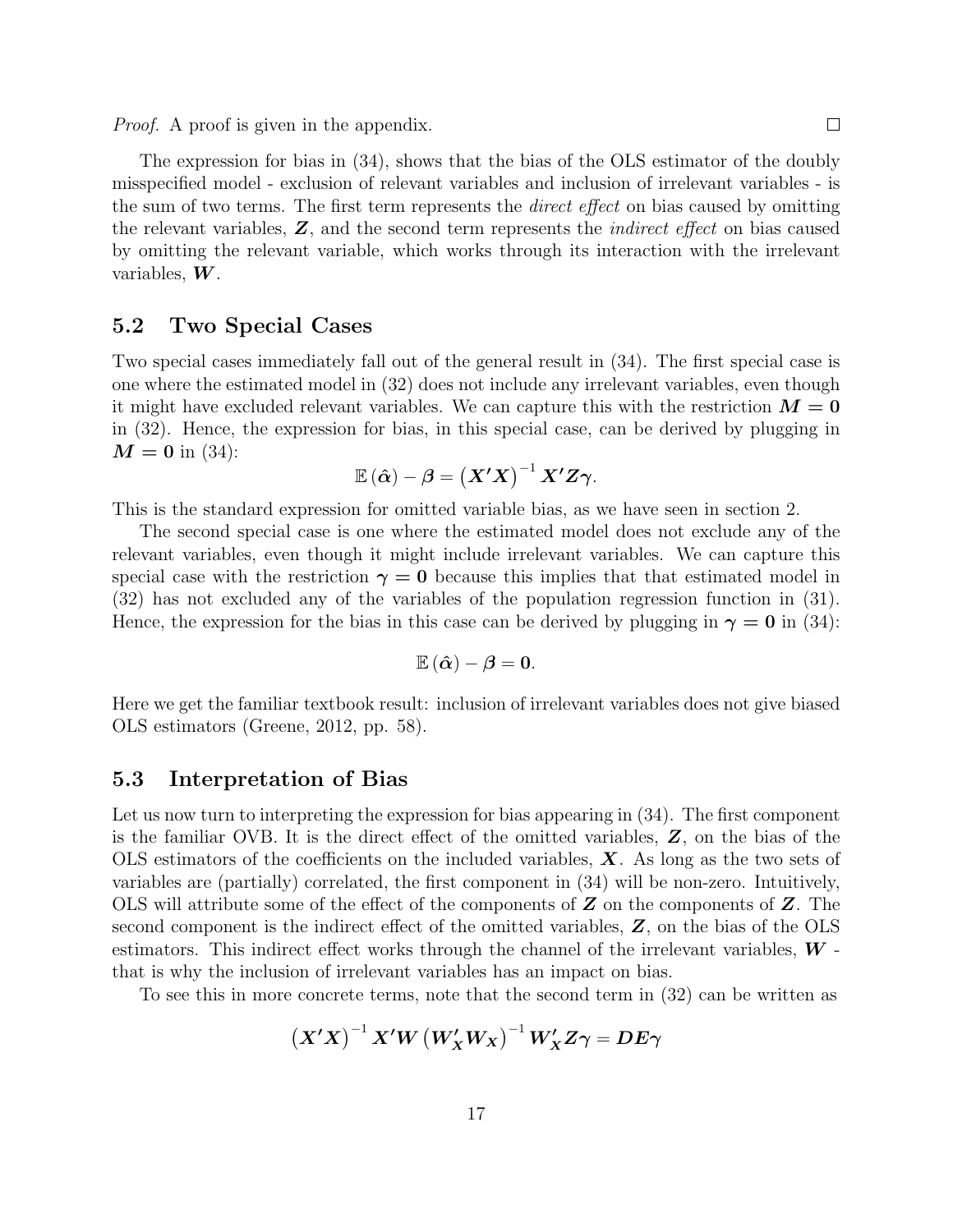where each column of the  $J \times L$  matrix

$$
D = \left(X'X\right)^{-1}X'W\tag{35}
$$

is the OLS estimator of the coefficient vector from an auxiliary regression of the corresponding column of W on the whole set of included regressors  $X$ , and each column of the  $L \times K$ matrix

$$
E = \left(W_X' W_X\right)^{-1} W_X' Z \tag{36}
$$

is the OLS estimator of the coefficient vector from an auxiliary regression of the corresponding column of  $Z$  on  $W_X$ , where the latter are residuals that come from previous auxiliary regressions of the columns of  $W$  on the full set of included regressors  $X$ .

To get an intuitive grasp of the terms,  $D$  and  $E$ , that comprise the indirect effect, consider the auxiliary regression of the irrelevant variables,  $W$ , on the included regressors,  $\boldsymbol{X}$ . This regression decomposes  $\boldsymbol{W}$  into two orthogonal components,

$$
W = P_X W + M_X W,
$$

where  $P_X = X (X'X)^{-1} X'$  and  $M_X = I - M_X$ , so that the first component,  $P_X W$ , is the projection of W into the column space of X, and the second component,  $M_XW$ , is orthogonal to the first component. Thus, the first component is that part of  $W$  which can be explained by  $X$ , and the second component is that part of  $W$  which cannot be explained by  $X$ , i.e. it represents factors other than  $X$  that determine  $W$ .

From (34), we see that the indirect effect - the second term on the RHS of (34) - is the product of three effects:

1. the projection of  $W$  into the column space of  $X$ ,

$$
\boldsymbol{P_X W} = \boldsymbol{X D},
$$

which will be non-zero as long as  $X$  has some explanatory power for  $W$ ;

2. the partial correlations between  $M_XW$  and the omitted variables,  $Z$ ,

$$
\left( W'_X W_X \right)^{-1} W'_X Z = E
$$

which will be non-zero as long as factors other than  $X$  that determine  $W$  are also correlated with the omitted variables,  $Z$ ;

3. the partial effect of the omitted variables,  $\mathbf{Z}$ , on the dependent variable in the population regression function,  $\gamma$ .

If the omitted variables are relevant, then  $\gamma \neq 0$ . In this case, the indirect effect of these omitted variables on the dependent variable show up in terms of non-zero partial correlations with  $M_XW$  (factors other than X that determine W, and the omitted variables, Z), which is then relayed to the dependent variable through its product with the projection of  $W$  into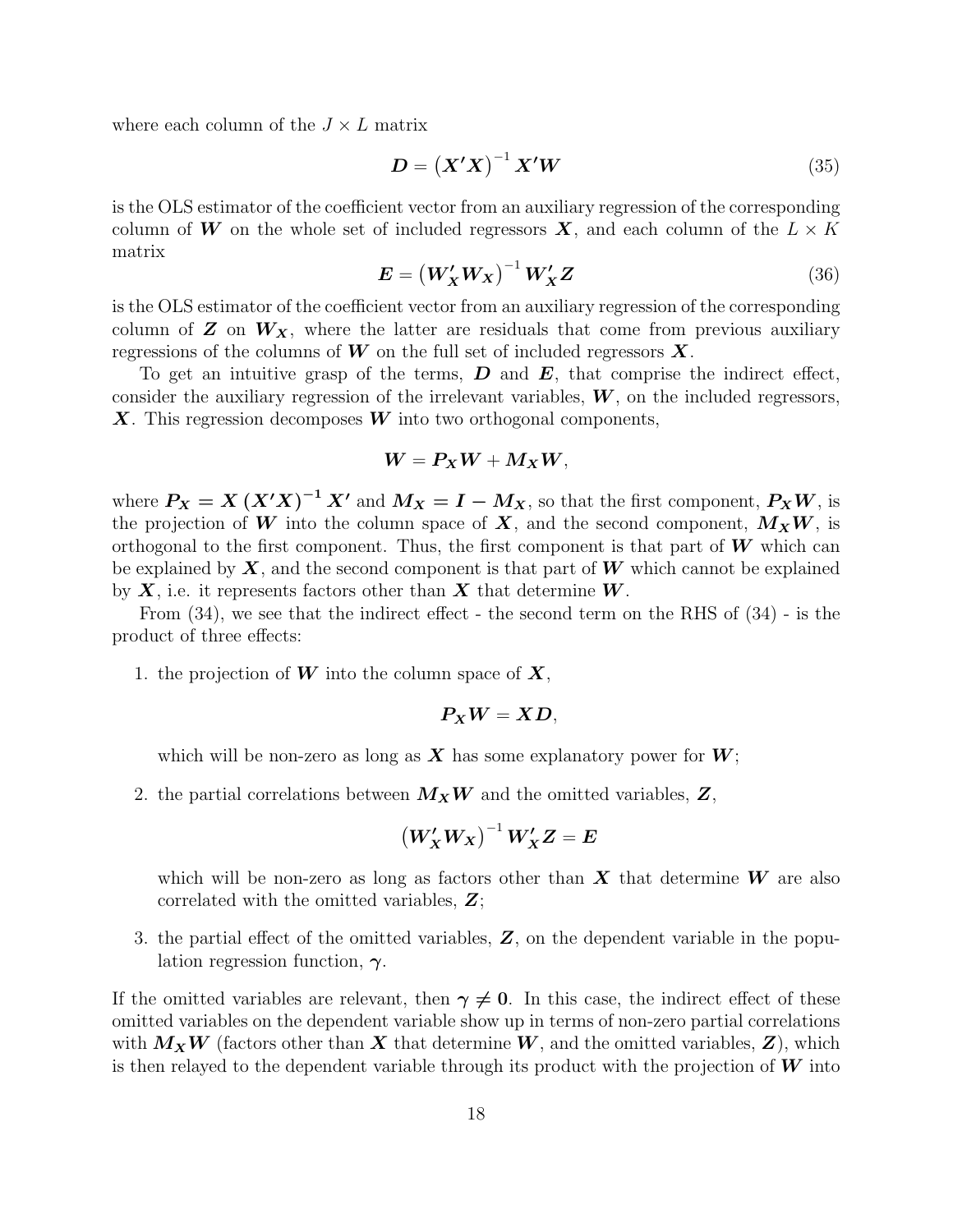the column space of  $\boldsymbol{X}$ . If these latter effects are non-zero, this indirect effect of the omitted variables will be ascribed to the included regressors,  $\boldsymbol{X}$ , and will thereby impact the overall bias of OLS estimators.

As long as the omitted variables are actually relevant, so that  $\gamma$  is nonzero, there are only two situations in which inclusion of irrelevant variables will not have any impact on bias.<sup>9</sup> The first case will arise when the partial correlations between the included regressors,  $\bm{X}$ . and the irrelevant variables,  $W$ , are zero. In this case, the columns of  $W$  will be orthogonal to the column space of X, so that  $X'W = 0$ . Thus, the second term in (34) will be zero. The second case will arise when the partial correlation between the omitted variables, Z, and  $W_X$  (the part of the irrelevant variables that is not explained by the included regressors) are zero. In this case the columns of  $Z$  will be orthogonal to the column space of  $W_X$ , so that  $W'_X Z = 0$ . Thus, the second term in (34) will be zero.

### 5.4 Example: Returns to Education

Let me illustrate the argument outlined above using a simple version of the canonical wage regression. Let the population regression function of interest be a wage regression

$$
\log wage = \beta_0 + \beta_1 educ + \gamma_1ability + u
$$

where  $\log wage$  is explained by *educ* (years of schooling) and *ability* (intrinsic ability). Suppose the estimated model leaves out *ability* and includes *coding* (proficiency in writing computer codes)

$$
\log wage = \beta_0 + \beta_1 educ + \gamma_2 coding + v.
$$

In this case, the estimated in doubly misspecified: it leaves out a relevant variable, *ability*, and includes an irrelevant variable, coding.

Let us think of the following auxiliary regression:

$$
coding = a_0 + a_1 educ + \varepsilon_1.
$$

It is plausible to argue that the OLS estimator of the coefficient on *educ* in the auxiliary regression,  $\hat{a}_1$ , will be non-zero. This is because those who have more years of schooling, will, on average be more proficient in coding - just because they might have been exposed to computer programming. Now let us think of some factors which determine the proficiency in coding that have been left out of the above auxiliary regression. The aptitude for logical reasoning might be one such omitted factor. It is plausible to argue that the aptitude for logical reasoning - which leads to better coding skills - is correlated with *ability*, the variable that has been omitted from the estimated model. If this were to be the case then the overall

<sup>&</sup>lt;sup>9</sup>Note that  $W_X$ , the part of W that is orthogonal to the column space of X, cannot be 0 as long as we rule out perfect collinearity between  $X$  and  $W$  - which we do, to ensure the existence of the OLS estimator. This is because the columns of  $W_X$  are orthogonal to the column space of X. If W is not perfectly linearly related to X, then it's columns do not lie in the column space of X. Hence,  $W_X \neq 0$ .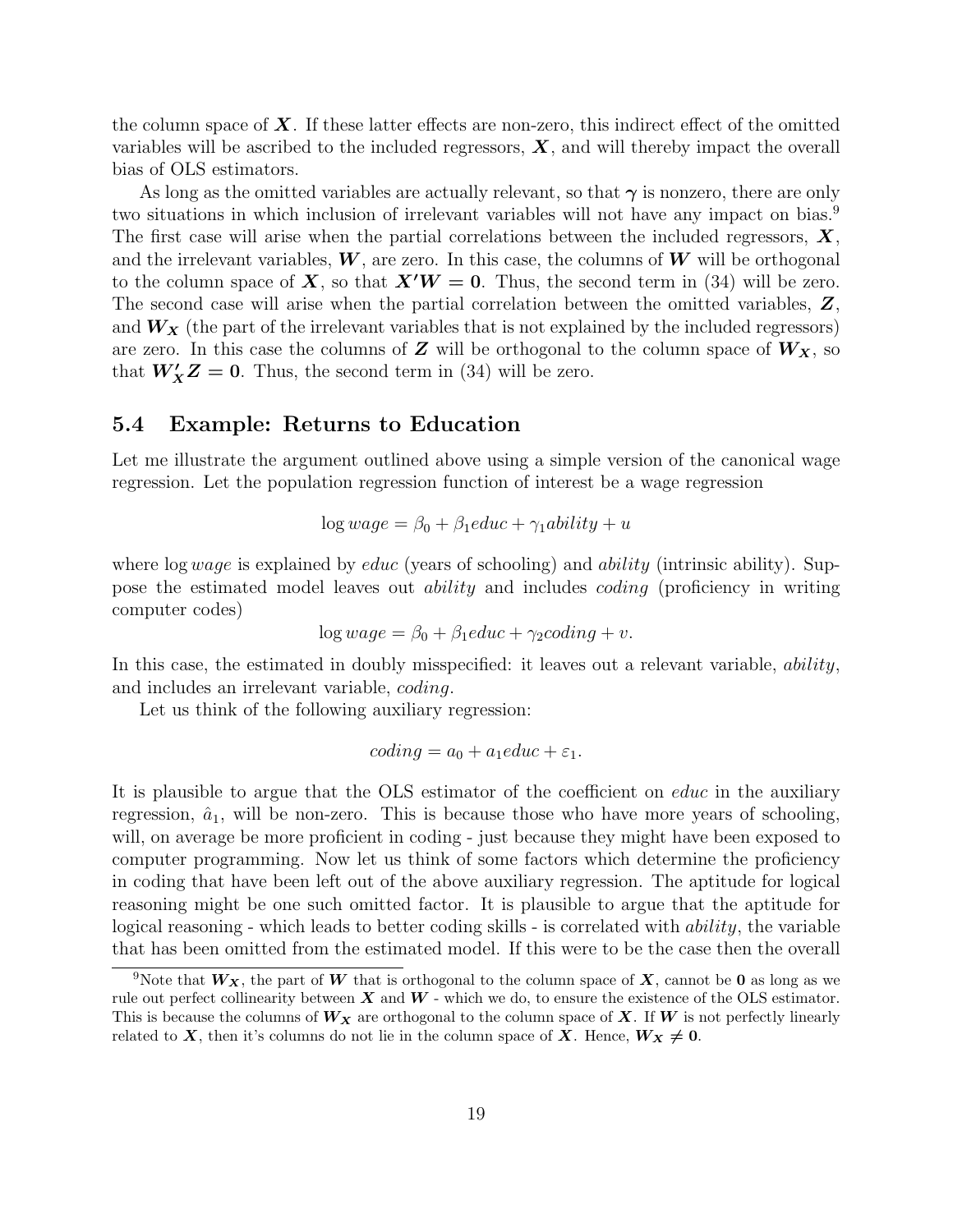bias of the OLS estimator for the returns to schooling would be impacted by the inclusion of the irrelevant variable, coding, in the estimated model. Moreover,

$$
\mathbb{E}\left(\hat{\beta}_1\right) - \beta_1 = \left(\frac{\hat{\sigma}_{abil}}{\hat{\sigma}_{educ}}\right) \hat{\rho}_{educ,abil} \times \gamma_1
$$
  
+  $\hat{\rho}_{educ,coding}\left(\frac{\hat{\sigma}_{coding}}{\hat{\sigma}_{educ}}\right) \hat{\rho}_{abil,coding^{educ}}\left(\frac{\hat{\sigma}_{colling}}{\hat{\sigma}_{coding^{educ}}}\right) \times \gamma_1,$ 

where  $\hat{\sigma}_{educ}, \hat{\sigma}_{abil}, \hat{\sigma}_{coding}$  are the sample standard deviations of years of schooling, ability and coding proficiency,  $coding^{educ}$  denotes the residuals that come from the regression of  $coding$ on educ,  $\hat{\rho}_{abil, coding^{eluc}}$  denotes the sample correlation coefficient of abil and coding<sup>educ</sup>. The first term on the RHS of the above expression for bias of the OLS estimator of the coefficient on educ is the direct effect of omitting ability on the bias; the second term is the indirect effect of omitting *ability*. This latter effect works through the correlation of *ability* with those factors that determine *coding*, over and above *educ*, which is then relayed to  $log(wages)$ through its product with the correlation between educ and coding.

Hence, we can make the following claims.

- If the correlation between years of schooling and coding proficiency, in the sample, is zero, then the inclusion of the irrelevant variable, *coding*, in the estimated model will not have any impact on the bias of the OLS estimator of the returns to schooling.
- If those factors that determine the proficiency of coding, over and above years of schooling, are not correlated, in the sample, with ability, then the inclusion of the irrelevant variable, coding, in the estimated model will not have any impact on the bias of the OLS estimator of the returns to schooling.
- If neither of the above two conditions hold, which seems likely, then the inclusion of the irrelevant variable, coding, in the estimated model will have an impact on the bias of the OLS estimator of the returns to schooling. In general, it is not possible to determine the sign of this effect.

### 5.5 Direction of the Effect on Bias

While we cannot determine the direction of impact of irrelevant variables in the general case, there are some special cases where we might be able to use sign restrictions to pin it down using the methodology used in previous sections. To see this, let  $d_j$  denote the j-th row of the matrix **D** defined in (35), and let  $e^{k}$  denote the k-th column of the matrix **E** defined in  $(36)$ . Then, the *j*-th element of the second term in  $(34)$  will be given by

$$
\left( \bm{d_j}.\bm{e^1}\gamma_1+\bm{d_j}.\bm{e^2}\gamma_2+\cdots+\bm{d_j}.\bm{e^{K-1}}\gamma_{K-1}+\bm{d_j}.\bm{e^{K}}\gamma_{K} \right).
$$

To proceed, let us define the following  $K$  vector

$$
de_j = \left(d_j.e^1 \quad d_j.e^2 \dots \quad d_j.e^{K-1} \quad d_j.e^K\right), \tag{37}
$$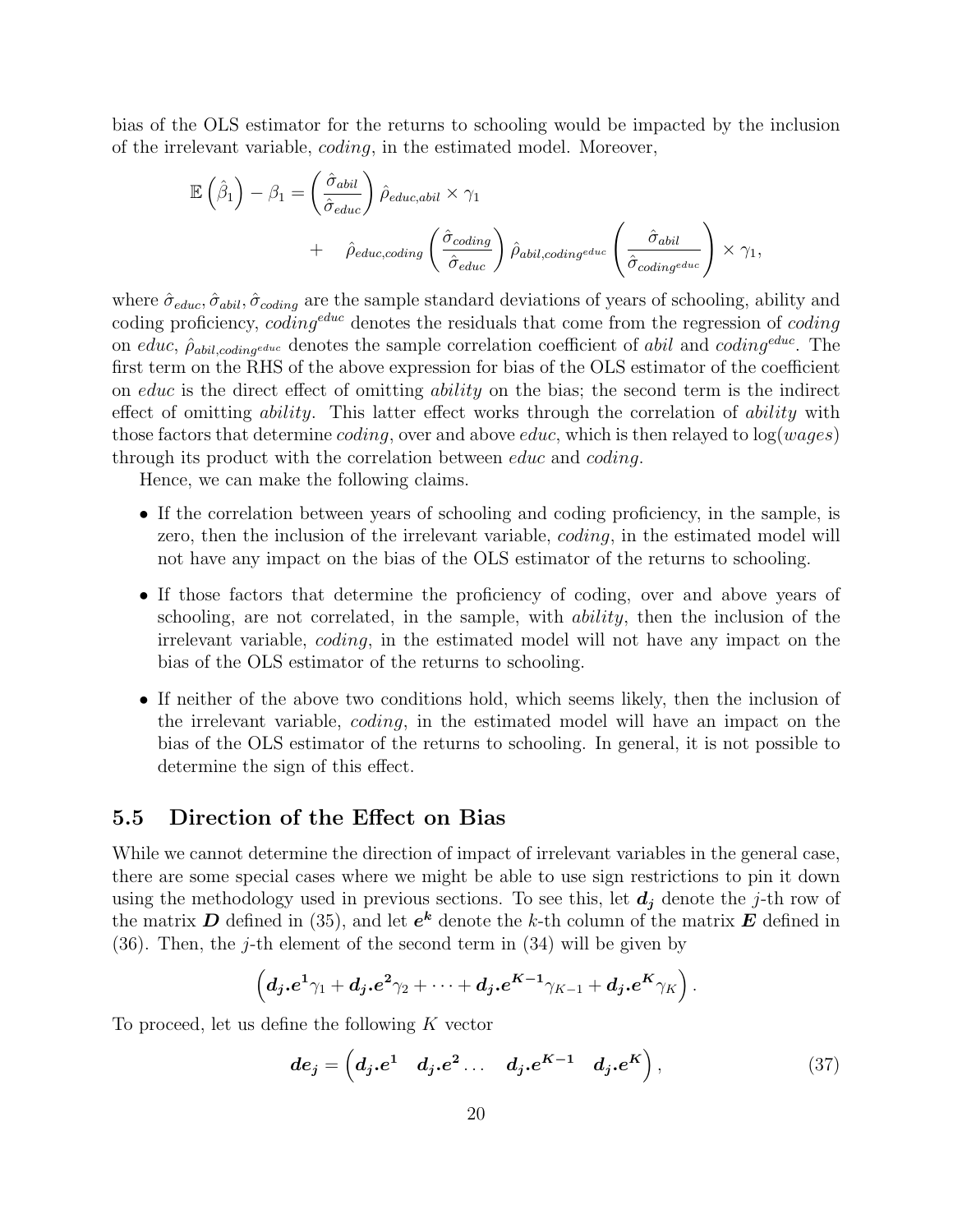where the k-th element of the above vector is the inner product of  $d_j$  and  $e^k$ , with  $k =$  $1, 2, \ldots, K$ . Then, we have the following results:

• if the K vectors  $de_j$  and  $\gamma$  lie in the same orthant then the inclusion of irrelevant variables in the model with omitted variables will contribute a positive magnitude to the overall bias; this is because each of the terms in the j-th element of the second term in (34),

$$
\left( \bm{d_j.} \bm{e^1} \gamma_1 + \bm{d_j.} \bm{e^2} \gamma_2 + \cdots + \bm{d_j.} \bm{e^{K-1}} \gamma_{K-1} + \bm{d_j.} \bm{e^K} \gamma_K \right),
$$

will be positive; if the OVB was positive, to begin with, this will increase the bias of the OLS estimator of the  $j$ -th included regressor;

• if the K vectors  $de_j$  and  $\gamma$  lie in opposite orthants, i.e. if each element of  $de_j$  is opposite in sign from the corresponding element of  $\gamma$ , then the inclusion of irrelevant variables in the model with omitted variables will contribute a negative magnitude to the overall bias; this is because each of the terms in the j-th element of the second term in  $(34)$ ,

$$
\left( \bm{d_j}.\bm{e^1}\gamma_1+\bm{d_j}.\bm{e^2}\gamma_2+\cdots+\bm{d_j}.\bm{e^{K-1}}\gamma_{K-1}+\bm{d_j}.\bm{e^{K}}\gamma_{K} \right),
$$

will be negative; if the OVB was negative, to begin with, this will increase the bias of the OLS estimator of the  $j$ -th included regressor;

• if the K vectors  $de_j$  and  $\gamma$  are orthogonal or one of them is a null vector, then the inclusion of irrelevant variables in the model with omitted variables will have no impact on the bias of the OLS estimator of the  $j$ -th included regressor.

# 6 Conclusion

In this paper, I have studied three issues related to the bias of OLS estimators arising from errors of exclusion (of relevant variables) and inclusion (of irrelevant variables): (1) omitted variable bias; (2) possible reduction of omitted variable bias with the inclusion of some of the omitted variables; (3) possible impact of the inclusion of irrelevant variables on the bias of OLS estimators in a model with omitted variables.

The first result of this paper is a derivation of some sufficient conditions, in terms of sign restrictions on parameters, to determine the direction of OVB. These are natural multivariate generalizations of the univariate case of one omitted variable and can partly address the longstanding problem of the difficulty of ascertaining the sign of OVB of OLS estimators in a multivariate context (Forbes, 2000; Greene, 2012). The second result of this paper is a reiteration of the results in Clarke (2005) and Luca et al. (2018) that inclusion of some omitted variables will not necessarily reduce the magnitude of OVB when some other relevant variables remain omitted. Moreover, we cannot derive sufficient conditions for bias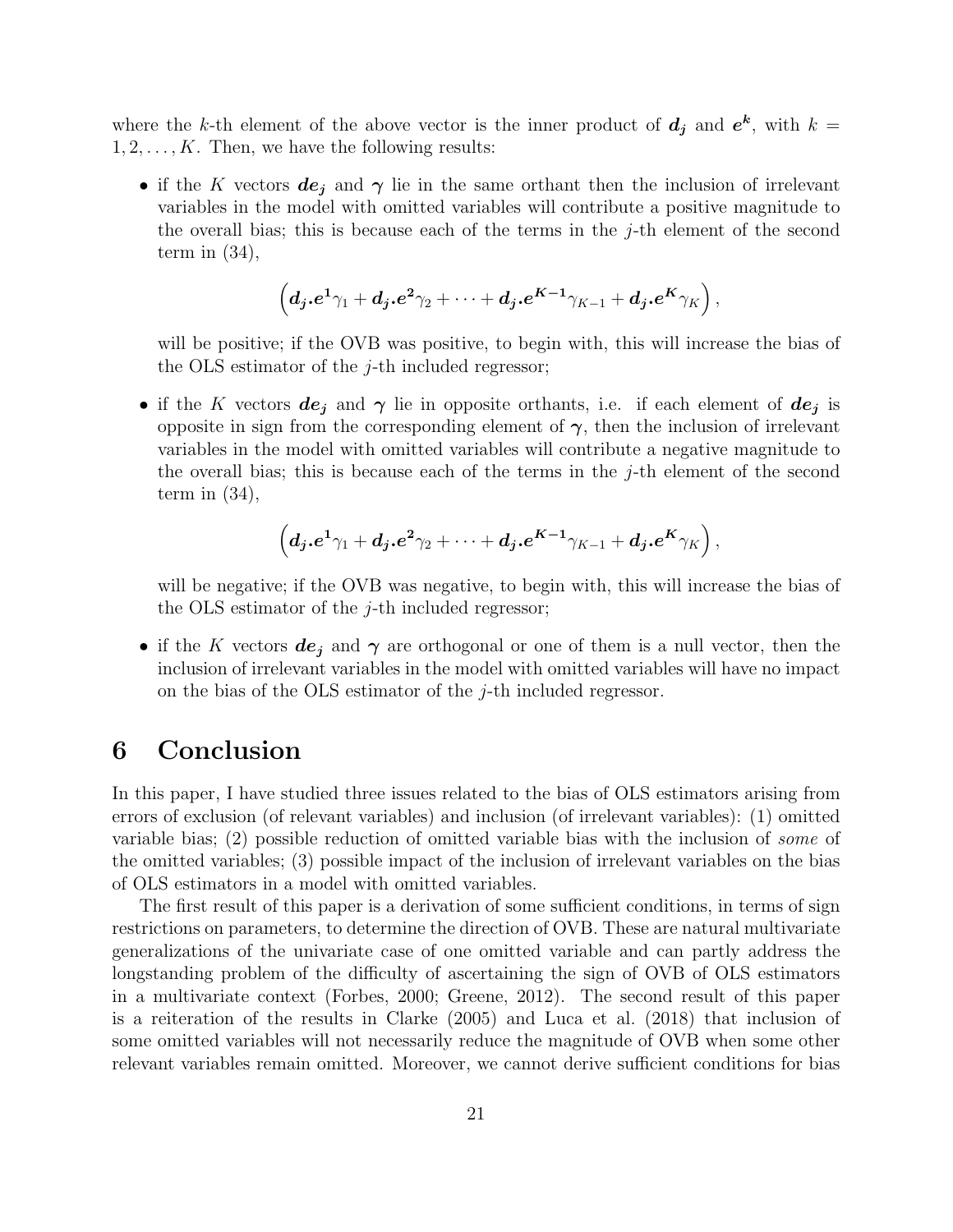reduction using sign restrictions only. The third result of this paper is to show that inclusion of irrelevant variables will have an impact, in general, on the bias of OLS estimators in a model with omitted variables. To the best of my knowledge, this is a novel result and is at odds with the common perception that inclusion of irrelevant variables does not have any impact on the bias - though they might have an impact on the variance - of OLS estimators (Fomby, 1981; Greene, 2012). At least three implications of this analysis are worth noting.

In discussing the problem of OVB, and of strategies to deal with it, researchers have frequently relied on arguments about the direction of the bias (Blackburn and Neumark, 1995; Tootell, 1996; Card, 2001; Hertz, 2003; Ahenfelter and Greenstone, 2004; Banerjee and Iyer, 2005; Autor et al., 2013). The first implication of the analysis in this paper is that researchers should use direction-of-bias arguments with caution because in most realistic cases, it is not possible to determine the sign of the OVB of OLS estimators. Unless the researcher carries out a detailed analysis of signs of parameters along the lines developed in section 3.1, it will not be possible to make any assertions about the direction of the OVB.

One common strategy to deal with the bias caused by omitted variables is to use instrumental variables estimators. In such contexts, it is standard in the literature to make comparisons of the direction and magnitude of bias of OLS and IV estimators (Angrist and Krueger, 2001, pp. 79). The second implication of the analysis in this paper points to the difficulty of making such comparisons - other than in very simple cases. If, in general, neither the magnitude nor the sign of OLS bias can be determined, then it is not clear how one would compare it with the possibly large bias of the IV estimator caused, for instance, by the use of weak instruments.

The third implication of the analysis in this paper is that the commonly used strategy to deal with bias of OLS estimators with the inclusion of more variables in regression models should be used with caution. Researchers should be aware of two important possibilities related to the inclusion of variables. First, if the estimated model continues to exclude some relevant variables, then inclusion of irrelevant variables will have an impact on the bias of OLS estimators - quite apart from the impact on its efficiency (Fomby, 1981; Greene, 2012). Second, if the estimated model continues to exclude relevant variables, then the inclusion of relevant variables cannot, in general, guarantee reduction in bias of OLS estimators.

# References

- Orley Ahenfelter and Michael Greenstone. Estimating the value of statistical life: The importance of omitted variables and publication bias. AEA Papers and Proceedings, 94 (2):454–460, 2004.
- Joshua D. Angrist and Alan B. Krueger. Instrumental variables and the search for identification: From supply and demand to natural experiments. Journal of Economic Perspectives, 15(4):69–85, 2001.
- Joshua D. Angrist and Jörn-Steffen Pischke. Mostly Harmless Econometrics: An Empiricist's Companion. Princeton University Press, New York, 2009.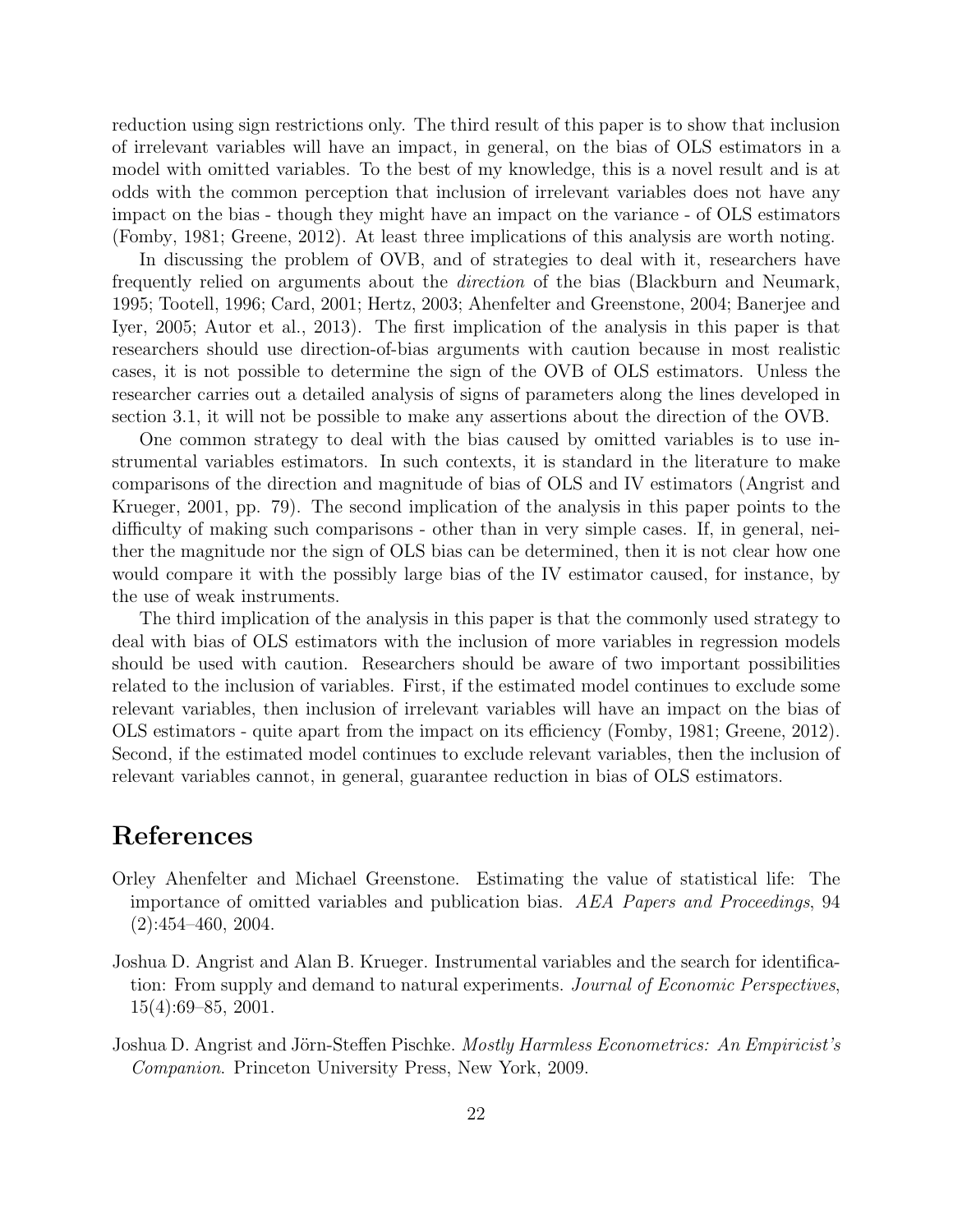- David H. Autor, David Dorn, and Gordon H. Hanson. The china syndrome: Local labor market effects of import competition in the united states. American Economic Review, 103(6):2121–2168, 2013.
- Abhijit Banerjee and Lakshmi Iyer. History, institutions, and economic performance: The legacy of colonial land tenure systems in India. American Economic Review, 95(4):1190-1213, 2005.
- Deepankar Basu. When can we determine the direction of omitted variable bias of ols estimators? Working Paper 2018-16, Department of Economics, UMass Amherst. Retrieved from https://www.umass.edu/economics/publications/2018-16.pdf, 2018.
- McKinley L. Blackburn and David Neumark. Are ols estimates of the return to schooling biased downward? another look. The Review of Economics and Statistics, 77(2):217–230, 1995.
- David Card. Estimating the return to schooling; progress on some persistent econometric problems. Econometrica, 69(5):1121–1160, 2001.
- Damian Clarke. A convenient omitted variable bias formula for treatment effect models. Economics Letters, 174:84–88, 2019.
- Kevin A. Clarke. The phantom menace: Omitted variable bias in econometric research. Conflict Management and Peace Science, 22:341–352, 2005.
- Thomas B. Fomby. Loss of efficiency in regression analysis due to irrelevant variables: A generalization. Economics Letters, 7:319–322, 1981.
- Kristin J. Forbes. A reassessment of the relationship between inequality and growth. American Economic Review, 90(4):170–192, 2000.
- William H. Greene. *Econometric Analysis*. Prentice Hall, seventh edition, 2012.
- Tom Hertz. Upward bias in the estimated returns to education: Evidence from south africa. American Economic Review, 93(4):1121–1160, 2003.
- Giuseppe De Luca, Jan R. Magnus, and Franco Peracchi. Balanced variable addition in linear models. Journal of Economic Surveys, 32(4):1183–1200, 2018.
- Geoffrey M. B. Tootell. Redlining in boston: Do mortgage lenders discriminate against neighbourhoods. Quarterly Journal of Economics, 111(4):1049–1079, 1996.
- Jeffrey M. Wooldridge. Econometric Analysis of Cross Section and Panel Data. The MIT Press, 2002.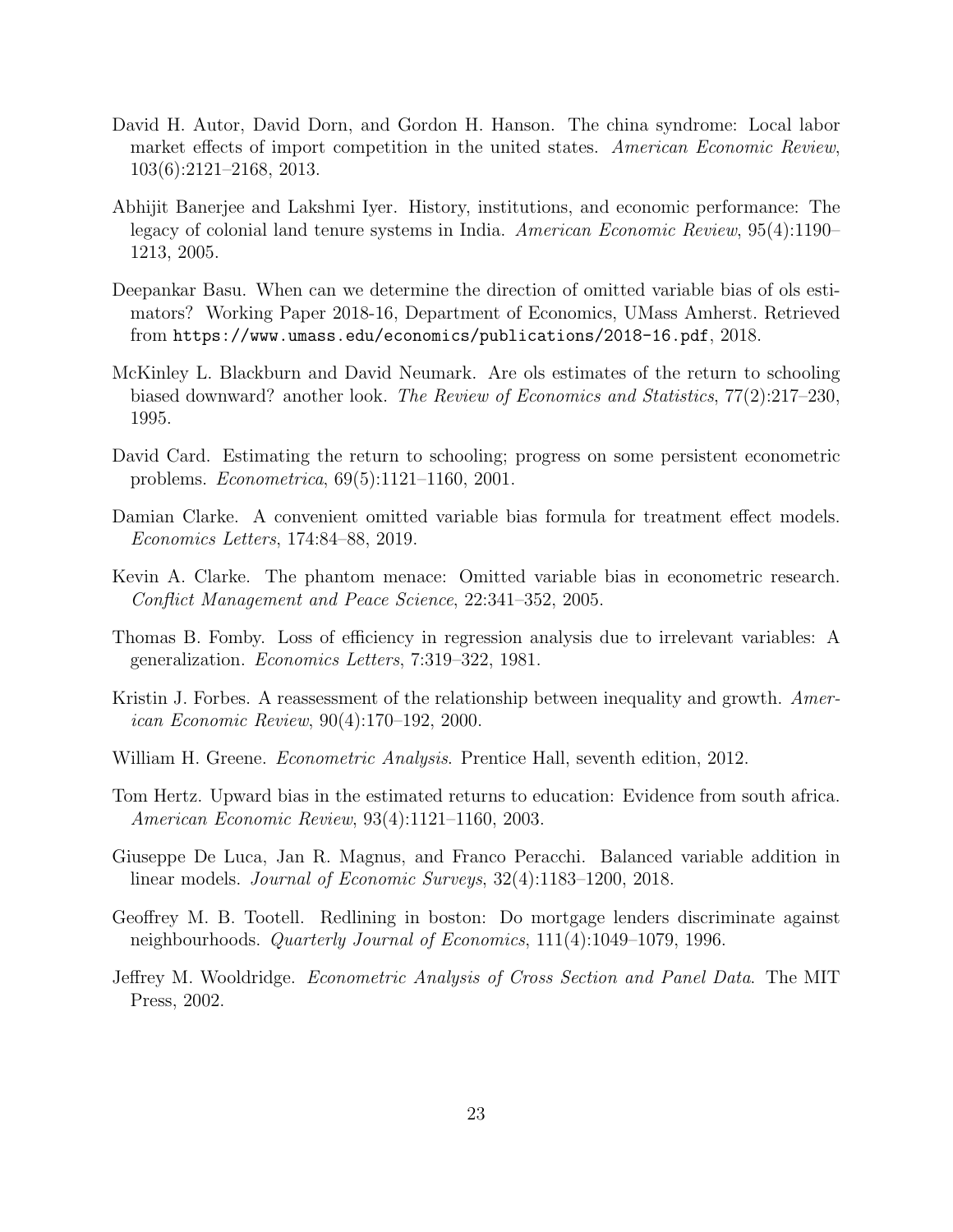# Appendix A

### Proof of Proposition 1.

*Proof.* For the omitted variable bias in  $\hat{\beta}_s$ , conditional on the regressors,  $X, Z$ , note, from the model in (10), that

$$
\hat{\boldsymbol{\beta}}_{\boldsymbol{S}} = \left(\mathbf{X}'\mathbf{X}\right)^{-1}\mathbf{X}'\mathbf{y},
$$

so that

$$
\mathbb{E}\hat{\beta}_S=\mathbb{E}\left[\left(\mathbf{X}'\mathbf{X}\right)^{-1}\mathbf{X}'\mathbf{y}\right]=\boldsymbol{\beta}+\left(\mathbf{X}'\mathbf{X}\right)^{-1}\left(\mathbf{X}'\mathbf{Z}\right)\boldsymbol{\gamma},
$$

where we have plugged in the expression for  $y$  from the true model in (11), and the last step follows from the orthogonality of the error term given in (8).

Using the algebra of partitioned matrices, that

$$
X'Z = X'\begin{bmatrix} z^1 & z^2 & \cdots & z^M \end{bmatrix} = \begin{bmatrix} X'z^1 & X'z^2 & \cdots & X'z^M \end{bmatrix}
$$

where  $\boldsymbol{z}^m$  refers to the  $N \times 1$  vector representing the m-th column of  $\boldsymbol{Z}$ , with  $m = 1, 2, ..., M$ . Hence

$$
\mathbb{E}\hat{\beta}_S - \beta = \left(\mathbf{X}'\mathbf{X}\right)^{-1} \left(\mathbf{X}'\mathbf{Z}\right) \gamma \\ = \left[\left(\mathbf{X}'\mathbf{X}\right)^{-1} \mathbf{X}' z^1 \quad \cdots \quad \left(\mathbf{X}'\mathbf{X}\right)^{-1} \mathbf{X}' z^M\right] \gamma \\ = \left[\hat{\delta}^1 \quad \cdots \quad \hat{\delta}^M\right] \gamma \\ = \hat{\delta} \gamma
$$

where, for  $m = 1, 2, ..., M$ ,  $\hat{\boldsymbol{\delta}}^m$  is OLS estimator of the coefficient vector in the linear projection of the m-th omitted variable on the whole set of included regressors, i.e.

$$
z^m = X\delta^m + v_m,\tag{38}
$$

with  $\mathbb{E}\left(\boldsymbol{X}'\hat{v}_{m}\right)=\boldsymbol{0}$ , so that

$$
\hat{\pmb \delta}^m = \left( \mathbf{X}' \mathbf{X} \right)^{-1} \mathbf{X}' \mathbf{z}^m.
$$

Columnwise stacking of  $\hat{\delta}_m$ , then gives the  $J \times M$  matrix  $\hat{\delta}$ .

For the omitted variable bias in  $\hat{\beta}_L$ , conditional on the regressors,  $X, Z$ , consider the model in (11) and note that

$$
\begin{pmatrix} \hat{\beta}_L \\ \hat{\gamma}_1 \end{pmatrix} = \left(\mathbf{U}'\mathbf{U}\right)^{-1} \mathbf{U}'\mathbf{y}
$$

where  $\boldsymbol{U} = [\boldsymbol{X} \quad \boldsymbol{Z}],$  so that

$$
\begin{pmatrix} \hat{\beta}_L \\ \hat{\gamma}_1 \end{pmatrix} = \begin{bmatrix} X'X & X'Z_1 \\ Z_1'X & Z_1'Z_1 \end{bmatrix}^{-1} \begin{bmatrix} X'y \\ Z_1'y \end{bmatrix}.
$$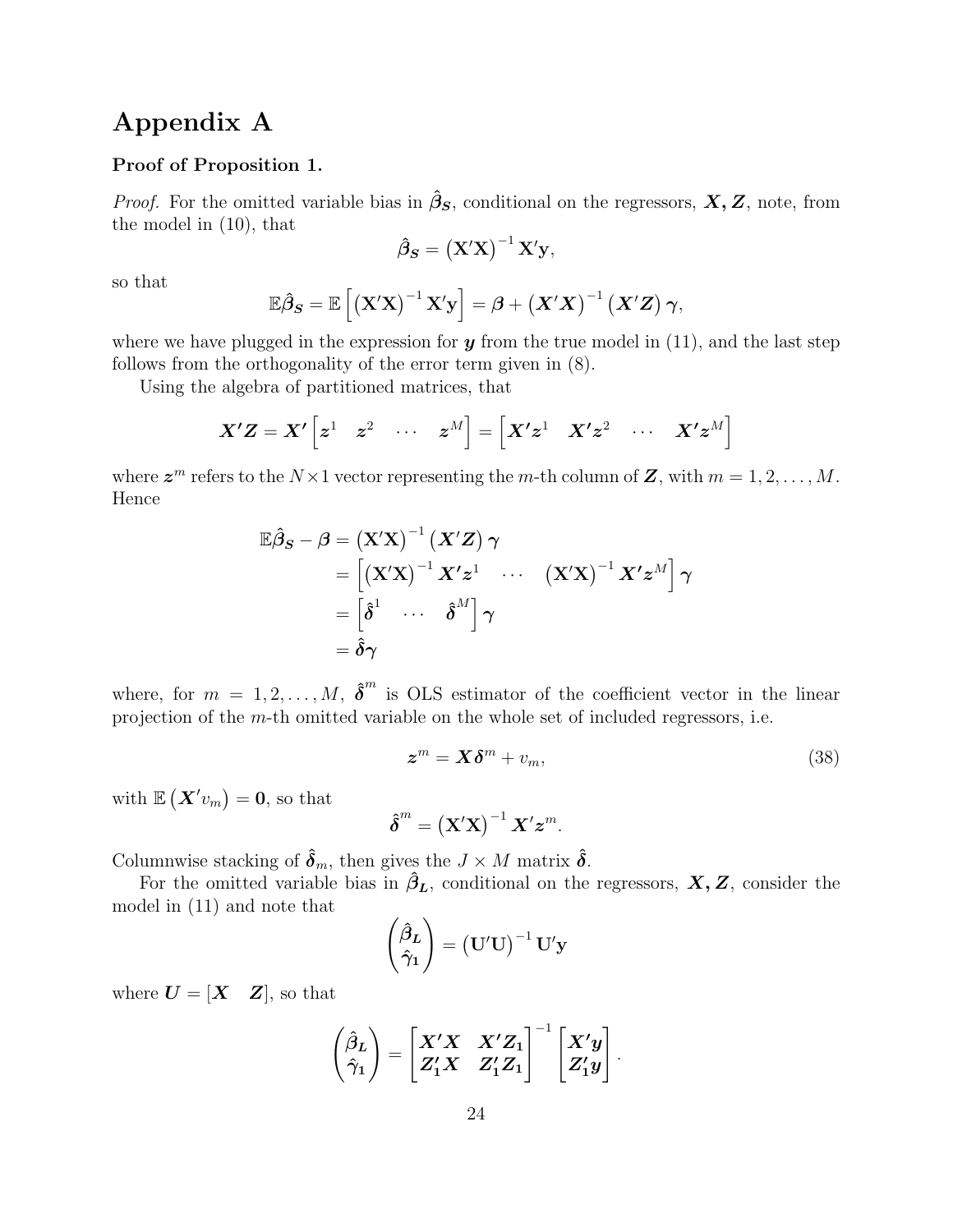Substituting for **y** from (11) and using the fact that  $\mathbb{E}(\mathbf{u}|\mathbf{X}, \mathbf{Z}) = \mathbf{0}$ , we have

$$
\begin{pmatrix} \mathbb{E}\hat{\beta}_L - \beta \\ \mathbb{E}\hat{\gamma}_1 - \gamma_1 \end{pmatrix} = \begin{bmatrix} X'X & X'Z_1 \\ Z'_1X & Z'_1Z_1 \end{bmatrix}^{-1} \begin{bmatrix} X'Z_2 \\ Z'_1Z_2 \end{bmatrix} \gamma_2.
$$
 (39)

Hence, using the expression for the inverse of partitioned matrices in Greene (2012, pp. 993–994 ), we have

$$
\begin{pmatrix} \mathbb{E}\hat{\beta}_L - \beta \\ \mathbb{E}\hat{\gamma}_1 - \gamma_1 \end{pmatrix} = \begin{bmatrix} W^{11} & W^{12} \\ W^{21} & W^{22} \end{bmatrix} \begin{bmatrix} X'Z_2 \\ Z'_1Z_2 \end{bmatrix} \gamma_2
$$
\n(40)

where

$$
W^{11} = \left( X'X \right)^{-1} + \left( X'X \right)^{-1} X' Z_1 F Z_1' X \left( X'X \right)^{-1},
$$
  

$$
W^{12} = \left( X'X \right)^{-1} X' Z_1 F,
$$

$$
W^{22}=F,
$$

and

$$
\boldsymbol{F} = \left( \boldsymbol{Z}_1' \boldsymbol{Z}_1 - \boldsymbol{Z}_1' \boldsymbol{X} \left( \boldsymbol{X}' \boldsymbol{X} \right)^{-1} \boldsymbol{X}' \boldsymbol{Z}_1 \right)^{-1}.
$$

Hence,

$$
\mathbb{E}\hat{\beta}_L-\beta=W^{11}X'Z_2\gamma_2+W^{12}Z_1'Z_2\gamma_2.
$$

Note that

$$
\boldsymbol{F} = \left( \boldsymbol{Z}_1' \boldsymbol{Z}_1 - \boldsymbol{Z}_1' \boldsymbol{X} \left( \boldsymbol{X}' \boldsymbol{X} \right)^{-1} \boldsymbol{X}' \boldsymbol{Z}_1 \right)^{-1} = \left[ \boldsymbol{Z}_1' \boldsymbol{M}_X \boldsymbol{Z}_1 \right]^{-1},
$$

where  $M_X = I - X (X'X)^{-1} X'$  is the "residual maker" matrix that is symmetric and idempotent (Greene, 2012, pp. 31). Hence  $\boldsymbol{F} = \left( \boldsymbol{Z}_{1X}' \boldsymbol{Z}_{1X} \right)^{-1}$ , where  $\boldsymbol{Z}_{1X} = -M_X \boldsymbol{Z}_1$ . Collecting terms, we get

$$
\mathbb{E}\hat{\beta}_L - \beta = (X'X)^{-1}X'Z_2\gamma_2 - (X'X)^{-1}X'Z_1 (Z'_{1X}Z_{1X})^{-1}Z'_{1X}Z_2\gamma_2,
$$

which is the expression in (13).

#### Proof of Proposition 3.

Proof. The estimated model in (32) is

$$
\boldsymbol{y} = \boldsymbol{X}\boldsymbol{\beta} + \boldsymbol{W}\boldsymbol{\delta} + \boldsymbol{v},
$$

which can be written as

$$
\boldsymbol{y} = \boldsymbol{U}\boldsymbol{\alpha} + \boldsymbol{v},
$$

 $\Box$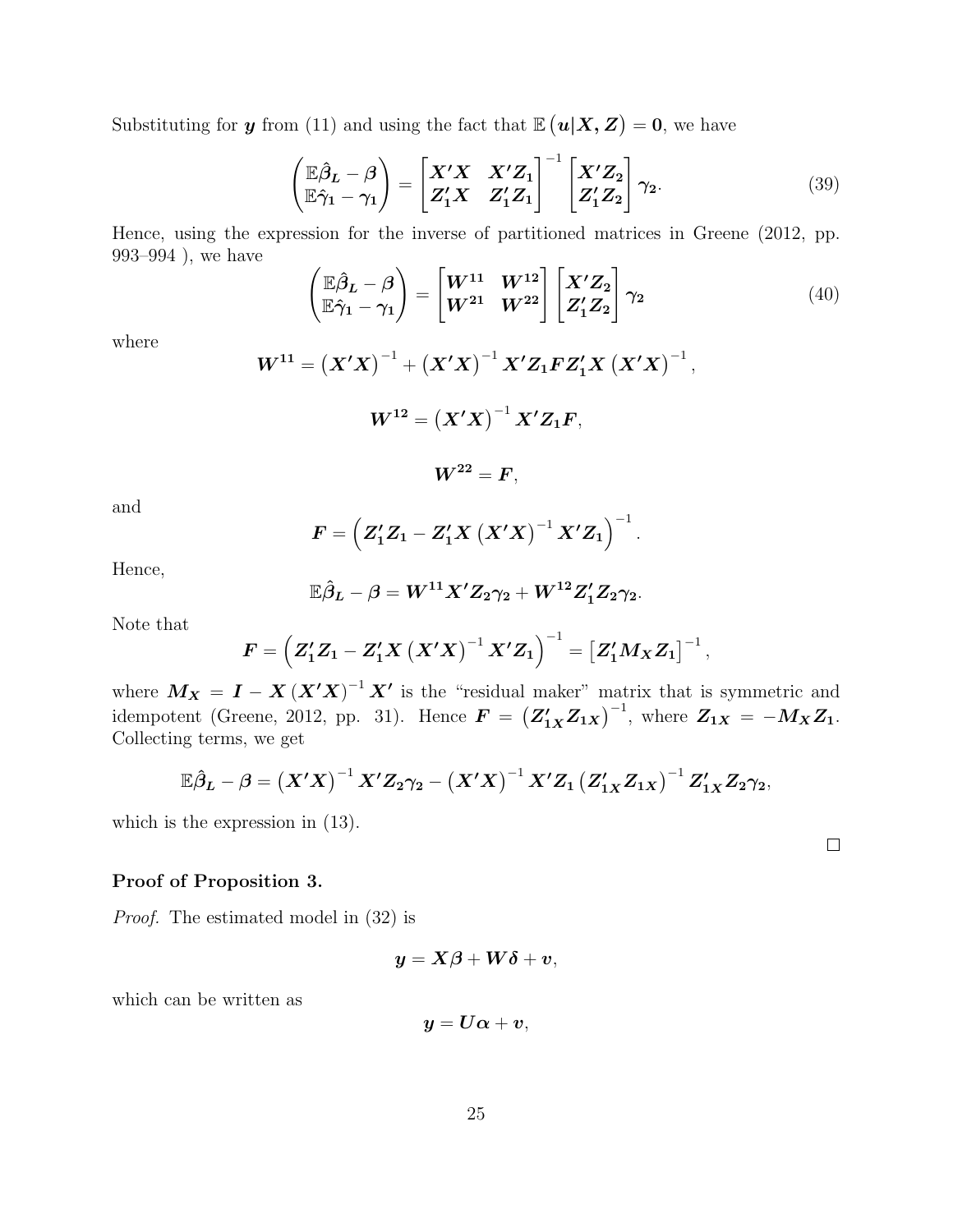where  $\bm{U} = (\bm{X} \ \ \bm{W})$  and  $\bm{\alpha} = (\bm{\beta'} \ \ \bm{\delta'})'$ . Let  $\hat{\bm{\beta}}$  and  $\hat{\bm{\delta}}$  denote the OLS estimators of  $\bm{\beta}$  and  $\delta$ , respectively. Then, we have, conditional on  $X, Z, W$ ,

$$
\begin{pmatrix} \mathbb{E}\hat{\beta} \\ \mathbb{E}\hat{\delta} \end{pmatrix} = \begin{bmatrix} X'X & X'W \\ W'X & W'W \end{bmatrix}^{-1} \begin{bmatrix} X'X \\ W'Z \end{bmatrix} \beta + \begin{bmatrix} X'X & X'W \\ W'X & W'W \end{bmatrix}^{-1} \begin{bmatrix} X'Z \\ W'Z \end{bmatrix} \gamma, \qquad (41)
$$

where we have used the fact that  $\mathbb{E} (u|X, Z, W) = 0$ . Using the results for the inverse of partitioned matrices, as in the previous proof, we get

$$
\mathbb{E}\hat{\beta}-\beta=\big(W_{11}X'X\beta+W_{12}W'X\beta\big)+\big(W_{11}X'Z\gamma+W_{12}W'Z\gamma\big)
$$

where

$$
W_{11} = (X'X)^{-1} + (X'X)^{-1} X'WFW'X (X'X)^{-1},
$$

$$
W_{12} = \left( X'X \right)^{-1} X'WF, \quad W_{22} = F,
$$

and

$$
\boldsymbol{F} = \left[ \boldsymbol{W'W} - \boldsymbol{W'X} \left( \boldsymbol{X'X} \right)^{-1} \boldsymbol{X'W} \right]^{-1}.
$$

Using the expressions for  $W_{11}$  and  $W_{12}$ , and simplifying gives

$$
\mathbb{E}\hat{\beta}-\beta=\left(\boldsymbol{X}'\boldsymbol{X}\right)^{-1}\boldsymbol{X}'\boldsymbol{Z}\boldsymbol{\gamma}+\left(\boldsymbol{X}'\boldsymbol{X}\right)^{-1}\boldsymbol{X}'\boldsymbol{W}\boldsymbol{F}\boldsymbol{W}'\left[\boldsymbol{X}\left(\boldsymbol{X}'\boldsymbol{X}\right)^{-1}\boldsymbol{X}'-\boldsymbol{I}\right]\boldsymbol{Z}\boldsymbol{\gamma}.
$$

Using  $M_X = X (X'X)^{-1} X' - I$  and  $W_X = -M_XW$ , we get

$$
\mathbb{E}\hat{\beta}-\beta=\left(X'X\right)^{-1}X'Z\gamma+\left(X'X\right)^{-1}X'W\left(W'_XW_X\right)^{-1}W'_XZ\gamma,
$$

 $\Box$ 

which is the expression in (34).

# Appendix B

In discussing the problem of omitted variable bias, and of strategies to deal with it, researchers have frequently relied on arguments about the direction of the bias. Here are some examples of the use of direction-of-bias arguments in papers published over the last few decades.<sup>10</sup>

• "One of the longest-running debates in empirical labor economics regards bias in OLS estimates of the economic return to schooling. The overriding concern pertains to individual-specific productivity components not reflected in the usual human-capital measures, as these ability components may be positively correlated with both wages and schooling. If the return to schooling is estimated with no account taken of the role of ability, the estimate is *generally expected to be biased upward*. (Blackburn and Neumark, 1995, pp. 217, emphasis added).

<sup>&</sup>lt;sup>10</sup>This list of examples is purely for the purposes of illustration and does not pretend to completeness.